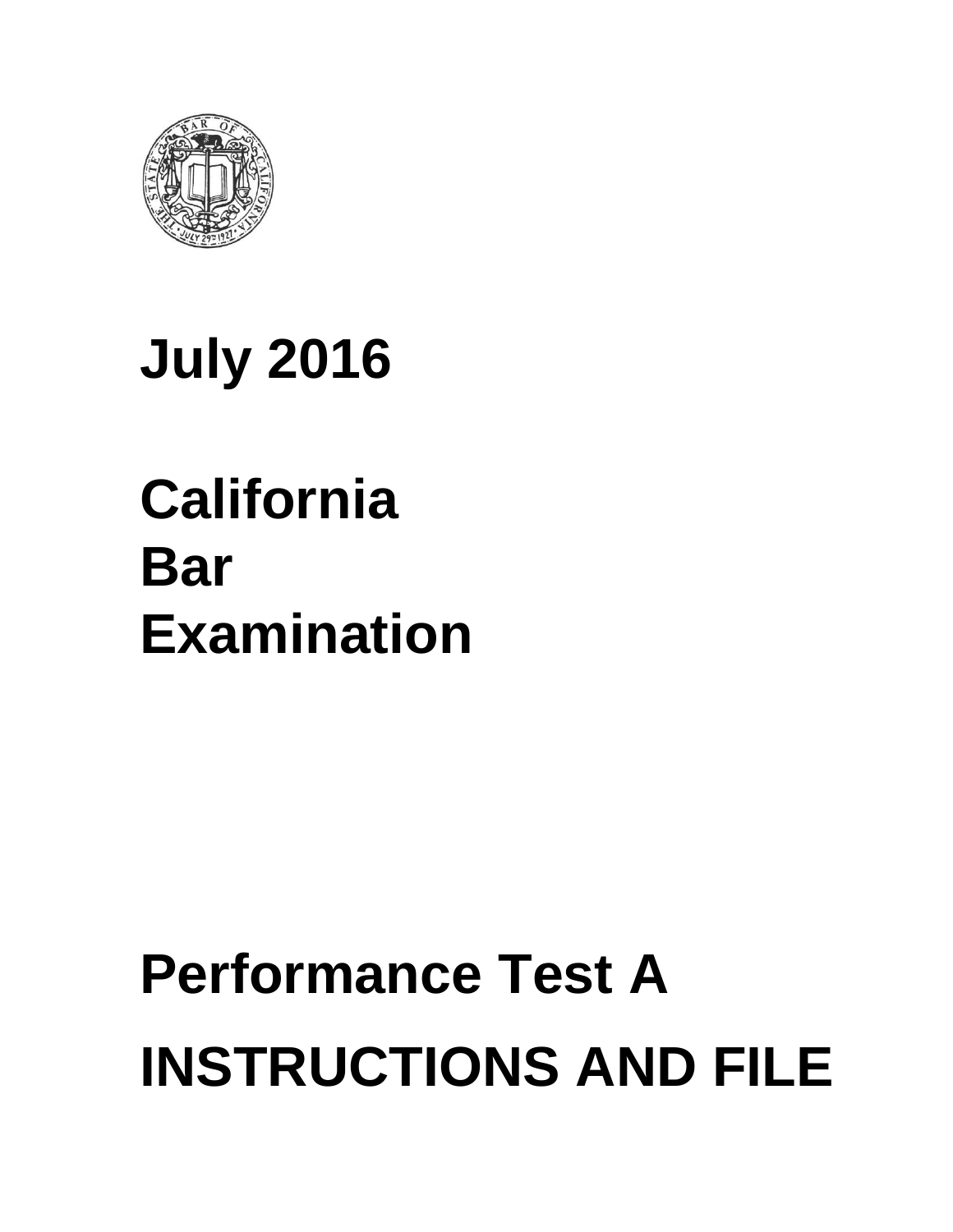# **IN RE POTENTIAL WILDOMAR PROPERTY LITIGATION**

| <b>FILE</b>                                                                 |
|-----------------------------------------------------------------------------|
|                                                                             |
|                                                                             |
| Submission to Riverdale Regional Park District Board of Directors           |
|                                                                             |
| Riverdale Regional Park District Board of Directors Resolution No. 1995-165 |
|                                                                             |
|                                                                             |
| Riverdale Regional Park District Board of Directors Resolution No. 2016-210 |
|                                                                             |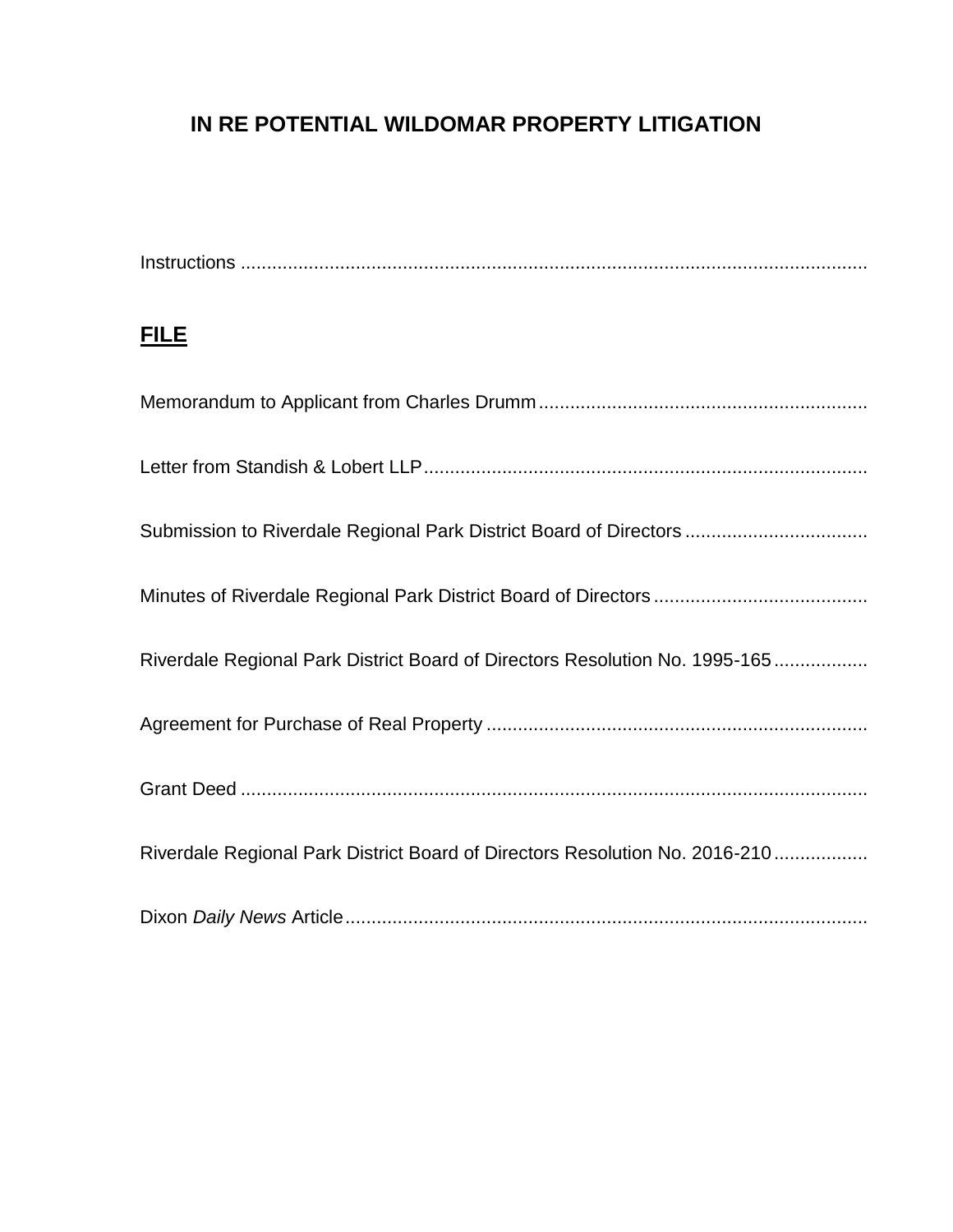### **IN RE POTENTIAL WILDOMAR PROPERTY LITIGATION**

### **INSTRUCTIONS**

- 1. This performance test is designed to evaluate your ability to handle a select number of legal authorities in the context of a factual problem involving a client.
- 2. The problem is set in the fictional State of Columbia, one of the United States.
- 3. You will have two sets of materials with which to work: a File and a Library.
- 4. The File contains factual materials about your case. The first document is a memorandum containing the instructions for the tasks you are to complete.
- 5. The Library contains the legal authorities needed to complete the tasks. The case reports may be real, modified, or written solely for the purpose of this performance test. If the cases appear familiar to you, do not assume that they are precisely the same as you have read before. Read each thoroughly, as if it were new to you. You should assume that cases were decided in the jurisdictions and on the dates shown. In citing cases from the Library, you may use abbreviations and omit page citations.
- 6. You should concentrate on the materials provided, but you should also bring to bear on the problem your general knowledge of the law. What you have learned in law school and elsewhere provides the general background for analyzing the problem; the File and Library provide the specific materials with which you must work.
- 7. Although there are no parameters on how to apportion your time, you should allow yourself sufficient time to thoroughly review the materials and organize your planned response.
- 8. Your response will be graded on its compliance with instructions and on its content, thoroughness, and organization.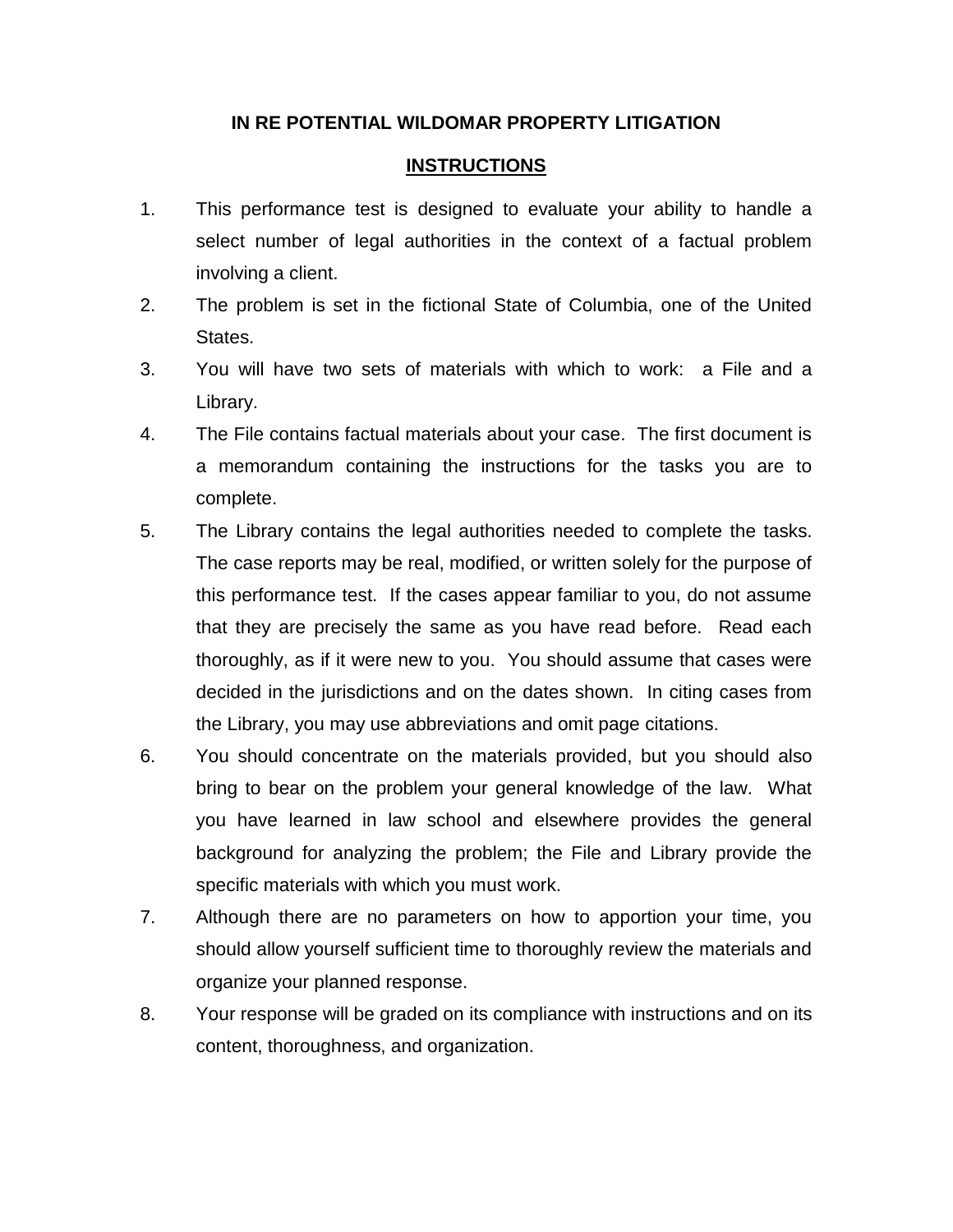# **OFFICE OF THE COUNTY COUNSEL**

# **COUNTY OF RIVERDALE**

### **15000 CIVIC CENTER WAY**

### **DIXON, COLUMBIA**

**TO:** Applicant

**FROM:** Charles Drumm, Assistant County Counsel

**DATE:** July 26, 2016

**RE:** Potential Wildomar Property Litigation

We represent the Riverdale Regional Park District in this matter and our client contact is Pamela Walls, the District's General Manager.

The District has received a letter from counsel for Geraldine Santa Maria threatening litigation over the District's intended conveyance by sale to the City of Dixon of a parcel of land referred to as the "Wildomar Property."

It is the District's position that, under the Columbia Regional Park District Act ("Act"), real property is "actually dedicated" by a district, and thereby becomes subject to a requirement that it may validly be conveyed only with voter consent, only if the district's board of directors adopts a resolution dedicating the property. The District's Board of Directors never adopted a resolution dedicating the Wildomar Property, and accordingly never sought or obtained voter consent for its conveyance.

Santa Maria's position, in contrast, is that, under the Act, real property is "actually dedicated" simply by virtue of its acquisition.

Santa Maria is an environmental activist who has brought numerous lawsuits against small local public entities whom she believes have violated the law.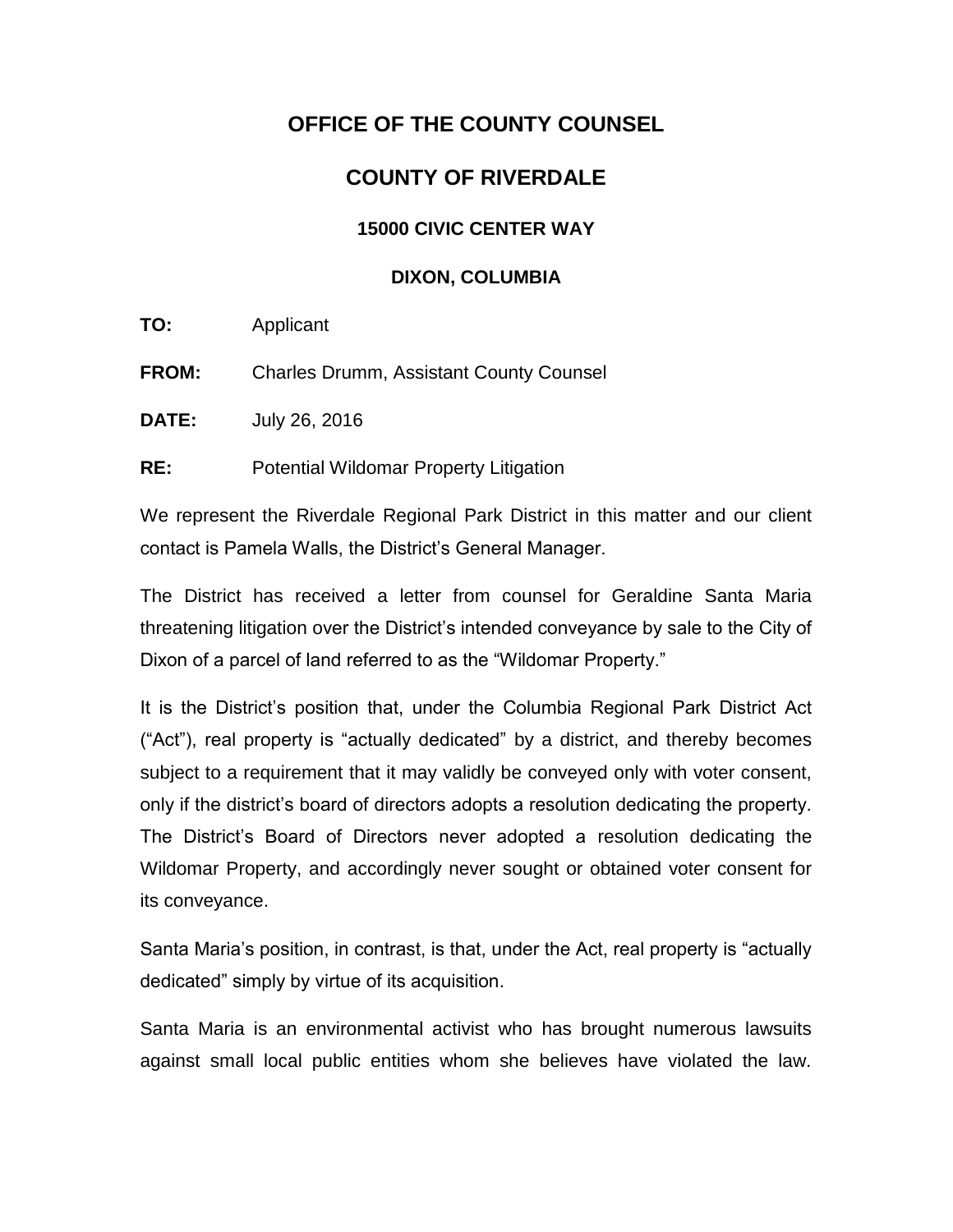General Manager Walls is determined that Santa Maria will not prevail against the District.

Please draft a letter for my signature in response to Santa Maria's counsel's letter. In the letter, be sure to show:

(1) that the District's position that it may validly convey the Wildomar Property without satisfying the Act's voter-consent requirement is sound under the facts and the law;

and

(2) that Santa Maria's contrary position is unsound.

Begin the letter with a statement of the District's position and end the letter with a statement that the District will go forward with the conveyance notwithstanding the threatened litigation.

In drafting the letter, you should address all of the legal issues, preparing headings to separate your discussion of the District's position and Santa Maria's contrary position into distinct parts. You should use the facts persuasively in setting out the legal analysis, but you should not prepare a separate statement of facts. Finally, you should emphasize the law and facts supportive of the District's position, but you should also address and deal with any law or facts supportive of Santa Maria's position.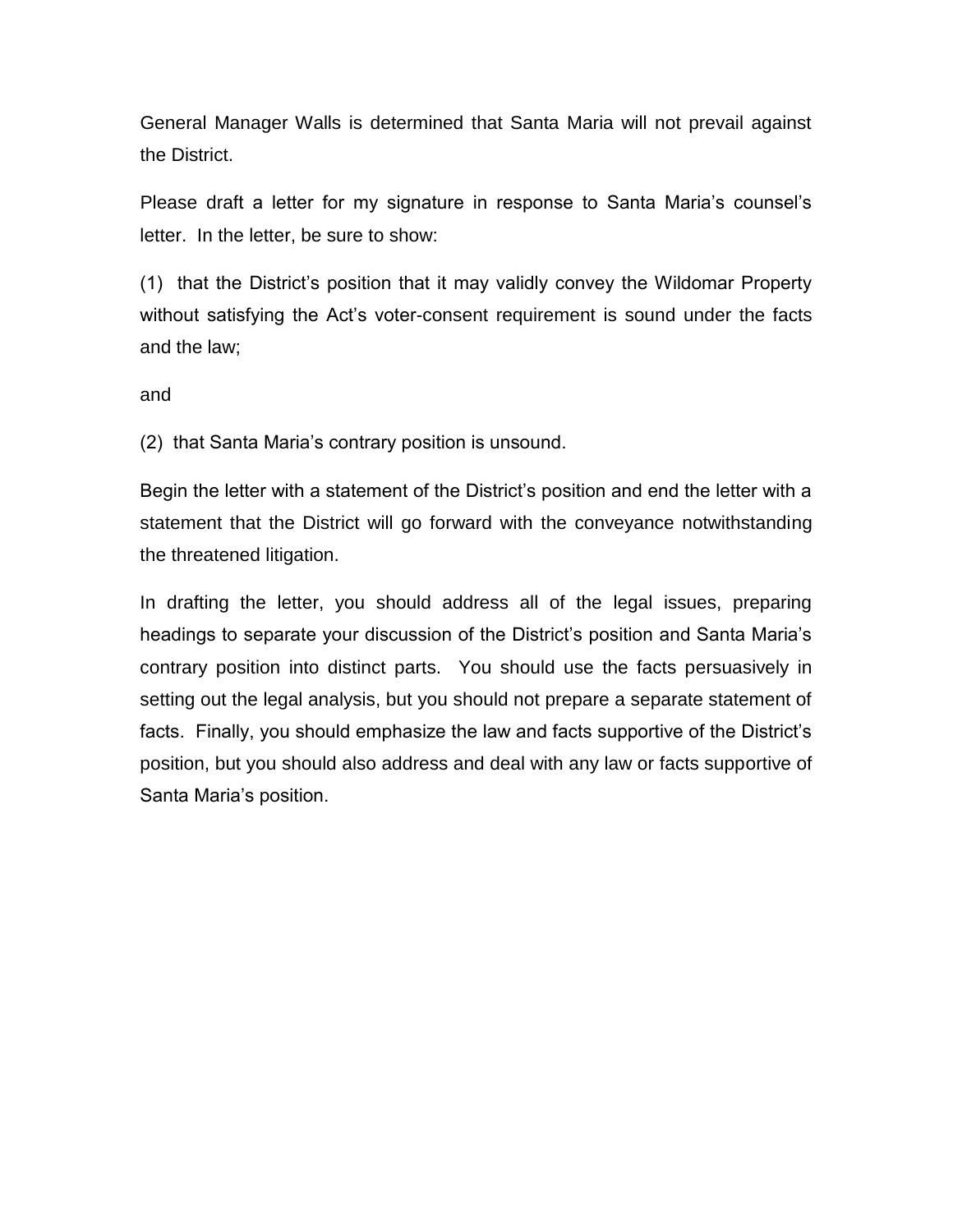## **STANDISH & LOBERT LLP**

### **ATTORNEYS AT LAW**

### **1616 OAK STREET**

### **DIXON, COLUMBIA**

July 22, 2016

Pamela Walls General Manager Riverdale Regional Park District

1000 Independence Avenue

Dixon, Columbia

Re: Intended Conveyance of Wildomar Property

Dear Ms. Walls:

We have been retained by Geraldine Santa Maria, who is a resident of the Riverdale Regional Park District ("District"), to challenge the District's intended conveyance of the Wildomar Property ("Property") by sale to the City of Dixon ("City").

Under Section 40 of the Columbia Regional Park District Act ("Act"), a regional park district "may not validly convey any interest in any real property … without the consent of a majority of the voters of the district voting at a special election called by the board and held for that purpose" if that interest has been "actually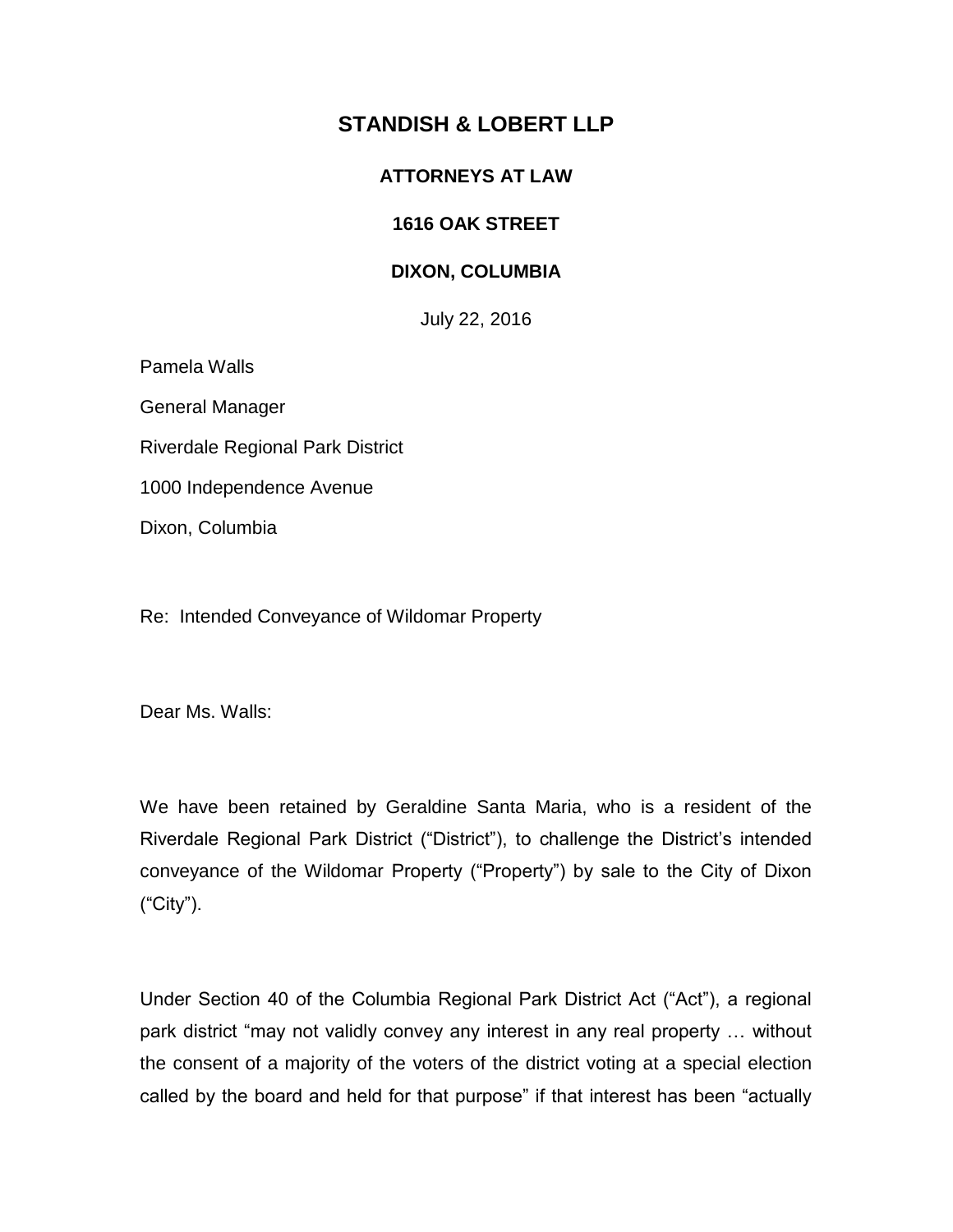dedicated and used for park purposes." Under the common law, a real property interest may be "dedicated" by an offer by a private owner, and an acceptance by a public entity, having the character of a gift as well as a contract. *See Baldwin v. City of Lake Alston* (Colum. Supreme Ct. 1999). But under Section 65 of the Act, a real property interest is "dedicated" by a regional park district simply by acquisition: "The legal title to all property acquired by the district under the provisions of this Act … is *dedicated* … for … the uses and purposes set forth in this Act …." (Italics added).

It is indisputable that the Property has been "actually dedicated and used" so as to subject the District to the voter-consent requirement of Section 40, mandating that it must obtain the "consent of a majority of the voters of the district voting at a special election" before it may "validly convey" the Property.

As for "actual use," the Property, although not developed into a regional park, has nevertheless functioned as such.

As for "actual dedication," the matter is similar. To begin with, the Property has been "dedicated" under the common law. Separately and independently, the Property has been "dedicated" under Section 65.

Further, it is undisputed that the District has not satisfied the voter-consent requirement of Section 40, having failed even to seek the "consent of a majority of the voters of the district voting at a special election" for the conveyance of the Property.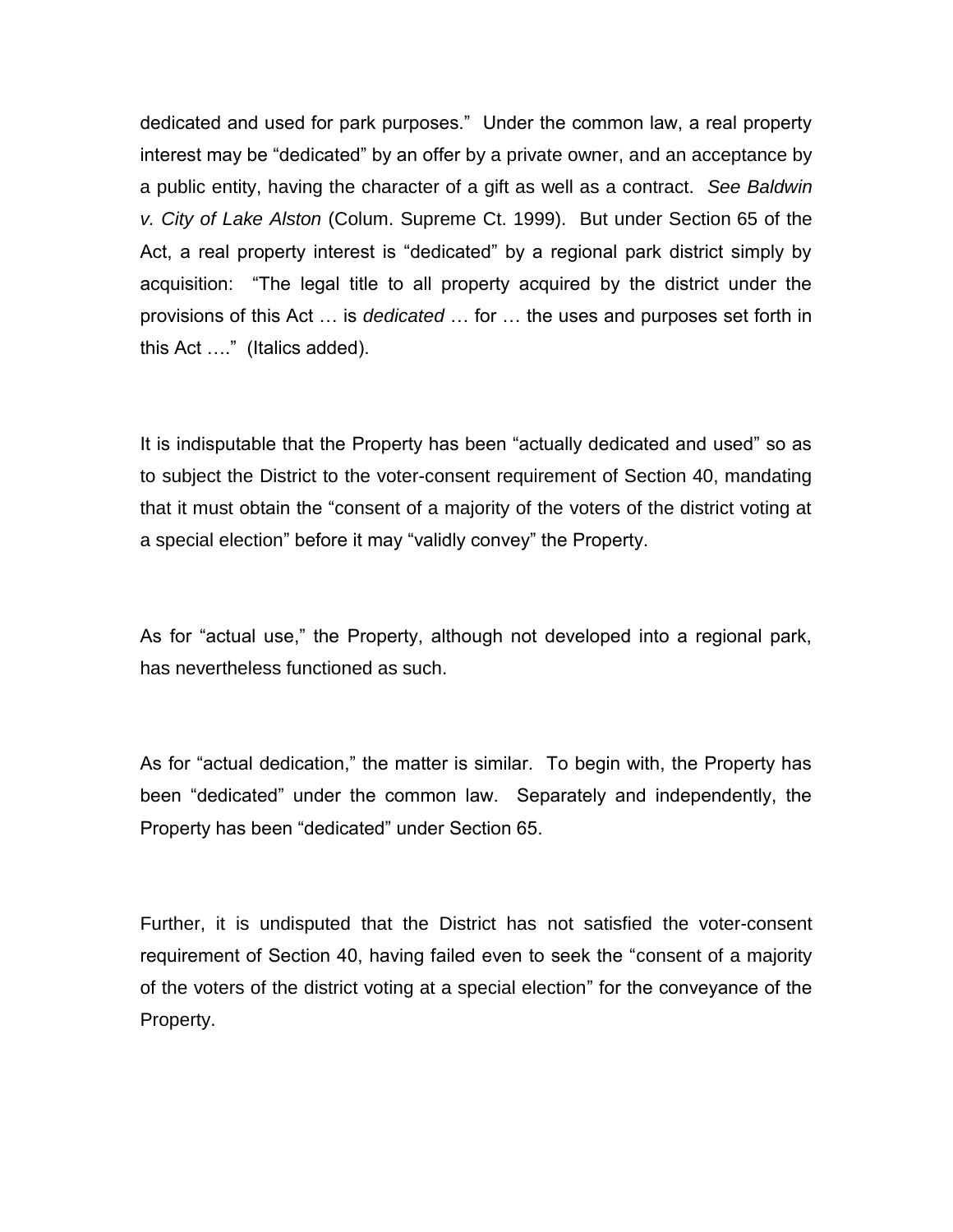As a consequence, because it is indisputable that the Property has been "actually dedicated" so as to subject the District to the voter-consent requirement of Section 40, and because it is likewise undisputed that the District has not satisfied that requirement, the District may not "validly convey" the Property.

We are aware that it is the District's position that, under Section 40, a real property interest is "actually dedicated" by a district so as to trigger the voterconsent requirement only by the "adoption of a resolution by [the district's] board of directors" dedicating the interest, and not simply by virtue of acquiring the interest under Section 65. The District's position, however, is specious.

It is plain that "actually dedicated" in Section 40 and "dedicated" in Section 65 are identical. Indeed, unless "dedicated" in Section 65 were read as identical to "actually dedicated" in Section 40, Section 65 would be rendered meaningless.

Moreover, although the adoption of a resolution by a district's board of directors is an *alternative* method of "actual dedication" for an "easement" under Section 40 *in addition to* simple "acquisition" under Section 65, it is *not* a method of "actual dedication," additional or otherwise, for "any other" real property interest.

On August 1, 2016, we will file an appropriate action, on Ms. Santa Maria's behalf, to prohibit the District from going forward with the intended conveyance of the Property to the City unless and until it satisfies the voter-consent requirement of Section 40.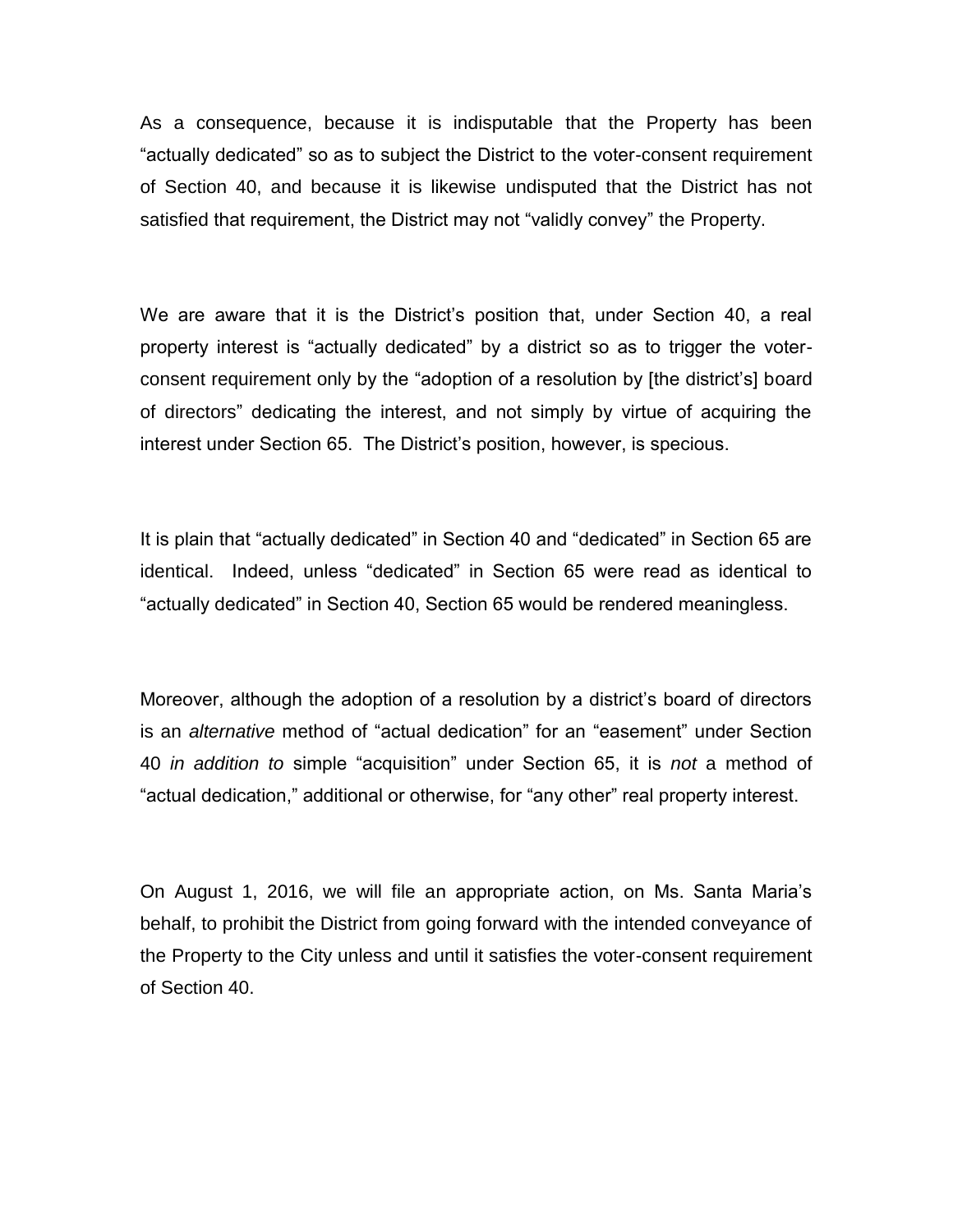As you are doubtless aware, over the years, Ms. Santa Maria has found it necessary to file several actions against various local public entities to compel them to comply with the law. As you are also doubtless aware, she has prevailed in all of those actions, either by settlement or by judgment. She is confident that she will prevail in any action that the District may force her to file.

Accordingly, should the District wish to respond to this letter in an attempt to render Ms. Santa Maria's coming action unnecessary—and in an effort to avoid incurring attorney's fees and related expenses that the District can ill afford in the current economic climate—we request that the District respond expeditiously. We wish to make Ms. Santa Maria's position clear: The only response by the District that will obviate her coming action is its formal and binding commitment not to proceed with the intended conveyance of the Property without voter consent.

Very truly yours,

*Michael Standish* 

Michael Standish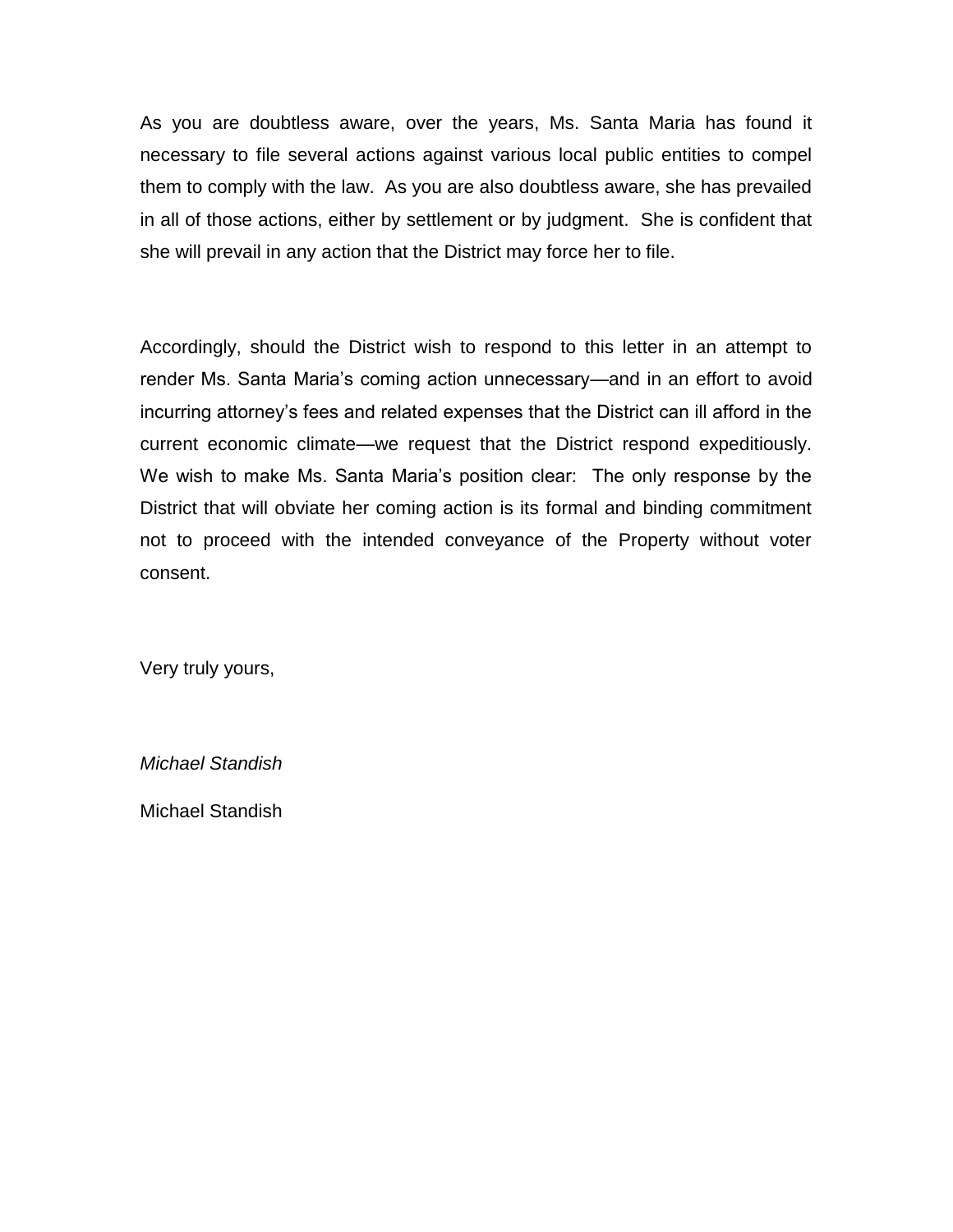## **SUBMISSION TO THE BOARD OF DIRECTORS RIVERDALE REGIONAL PARK DISTRICT**

**From**: Patricia Smith, General Manager **Date**: June 5, 1995 **Re**: Purchase of Real Property, Wildomar

I recommend that the Board of Directors adopt a motion to the following effect:

1. Accept and execute the Agreement for Purchase of Real Property for 161.27 acres of real property in Wildomar, Columbia, identified as APN 362-180- 004 ("Property"), from Lucille Potts;

2. Direct the Administrative Office to transfer \$980,000 for the purchase of the Property;

3. Approve the expenditure of \$950,000 for the acquisition of the Property and \$30,000 for escrow fees and related costs;

4. Authorize the District to accept as a gift the difference between the appraised value of the Property, \$1,370,000, and the purchase price of the Property, \$950,000, amounting to \$420,000;

5. Authorize the District to administer all necessary and appropriate documents to complete the purchase of the Property; and

6. Direct the Clerk of the Board to take all ministerial actions necessary and appropriate to complete the purchase of the Property.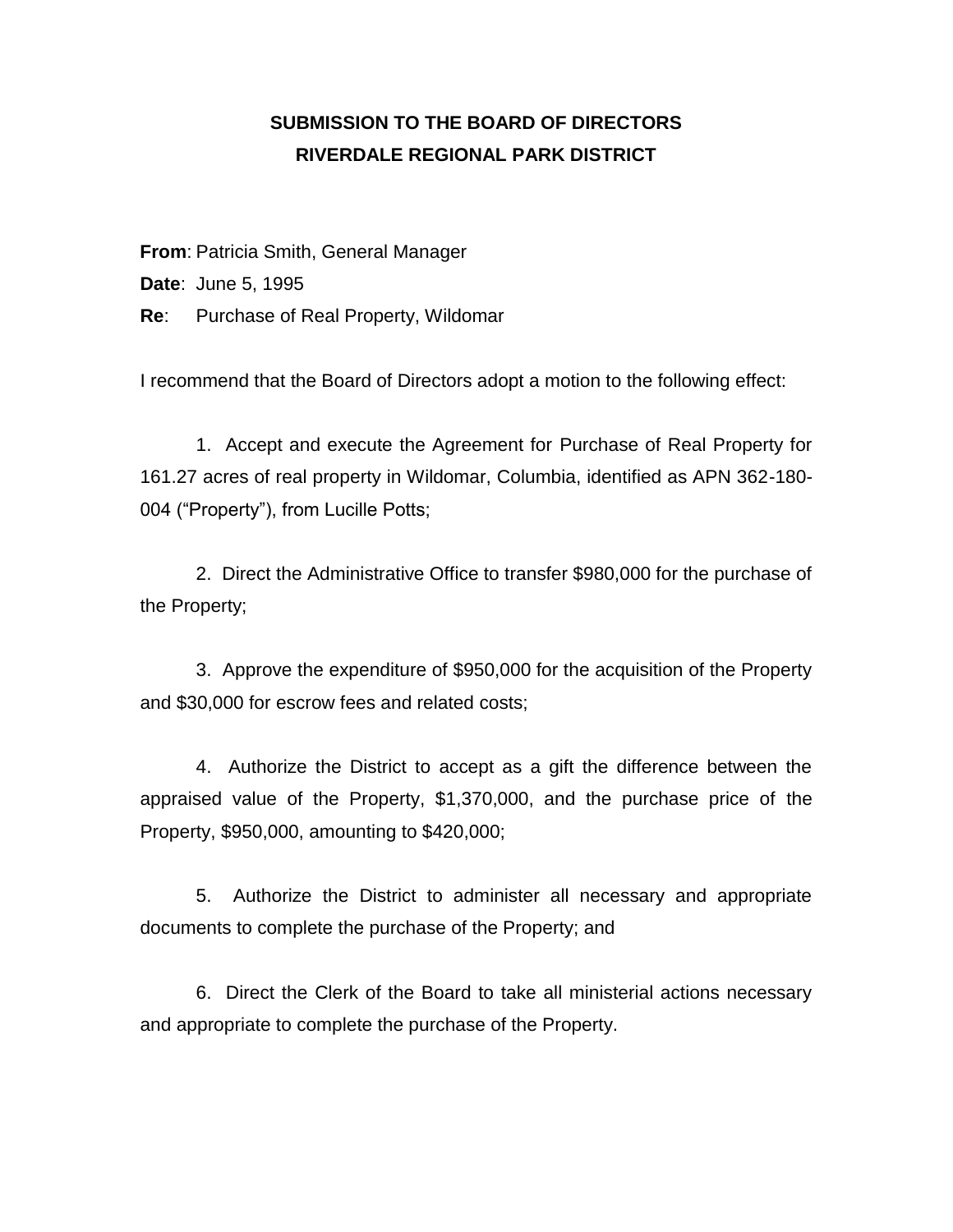# **MINUTES OF THE BOARD OF DIRECTORS RIVERDALE REGIONAL PARK DISTRICT**

On motion of Director Cisneros, seconded by Director Mullen and duly carried by unanimous vote, IT WAS ORDERED that the motion recommended by General Manager Smith, dated June 5, 1995, entitled "Purchase of Real Property, Wildomar," is adopted as recommended.

Ayes: Buster, Taglieri, Cisneros, Wilson, and Mullen

Noes: None

Abstain: None

Absent: None

Date: June 12, 1995

Gerald A. Maloney Clerk of the Board

By \_\_\_*Laura Soto*\_\_\_\_\_\_\_\_\_\_\_

**Deputy**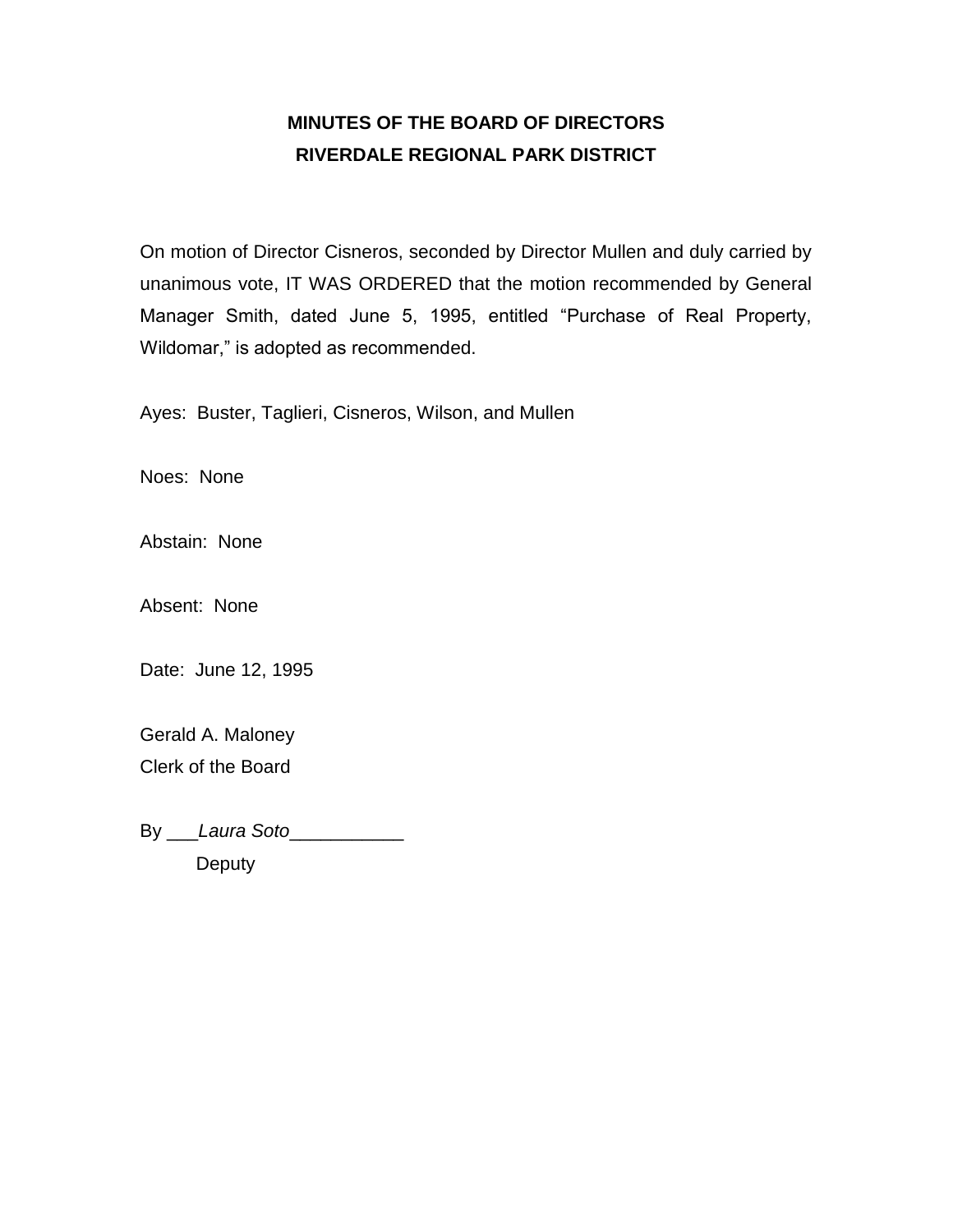# **THE BOARD OF DIRECTORS RIVERDALE REGIONAL PARK DISTRICT RESOLUTION NO. 1995-165 AUTHORIZING PURCHASE OF REAL PROPERTY**

BE IT RESOLVED by the Board of Directors of the Riverdale Regional Park District, State of Columbia, in regular session assembled on July 18, 1995, that the purchase of 161.27 acres of real property in Wildomar, Columbia, identified as APN 362-180-004, from Lucille Potts for the sum of \$950,000, is approved, and the General Manager is authorized and directed to take the necessary and appropriate action to complete the purchase, including obtaining funds to pay the purchase price and the costs and expenses of the acquisition.

### ROLL CALL:

Ayes: Buster, Taglieri, Cisneros, Wilson, and Mullen

Noes: None

Abstain: None

Absent: None

The foregoing is certified to be a true copy of a resolution duly adopted by said Board of Directors on the date therein set forth.

Gerald A. Maloney Clerk of the Board

By \_\_\_\_*Laura Soto*\_\_\_\_\_\_\_\_\_\_\_ **Deputy**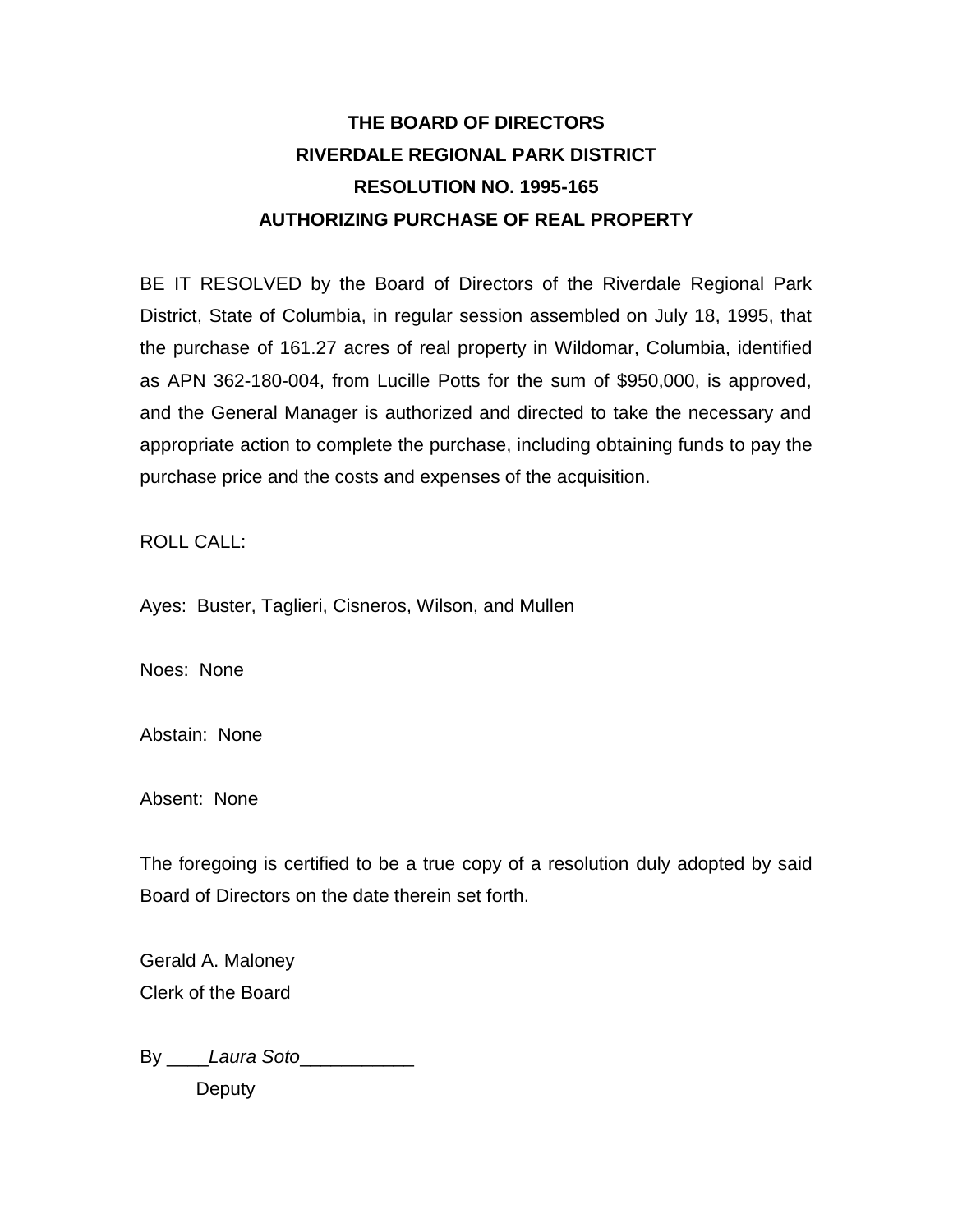### **AGREEMENT FOR PURCHASE OF REAL PROPERTY**

Agreement dated this  $19<sup>th</sup>$  day of July 1995, by and between Lucille Potts, hereinafter "Seller," and the Riverdale Regional Park District, hereinafter "Buyer."

1. The Property.

Seller and Buyer agree that Seller will sell and Buyer will buy 161.27 acres of real property in Wildomar, Columbia, identified as APN 362-180-004 ("Property").

2. Purchase Price.

The total purchase price to be paid by Buyer for the Property will be \$950,000.

3. Gift.

Buyer accepts as a gift from Seller the difference between the appraised value of the Property, \$1,370,000, and the purchase price of the Property, \$950,000, amounting to \$420,000.

4. Closing.

Closing will be held be on or about July 20, 1995, at a time and place designated by Buyer. Buyer shall choose the escrow, title and/or closing agent. Seller agrees to convey title by a deed.

\_\_*Lucille Potts*\_\_\_\_\_\_\_\_\_\_\_\_\_\_\_\_

Lucille Potts

\_\_*Patricia Smith* \_\_\_\_\_\_\_\_\_\_\_\_\_\_

Riverdale Regional Park District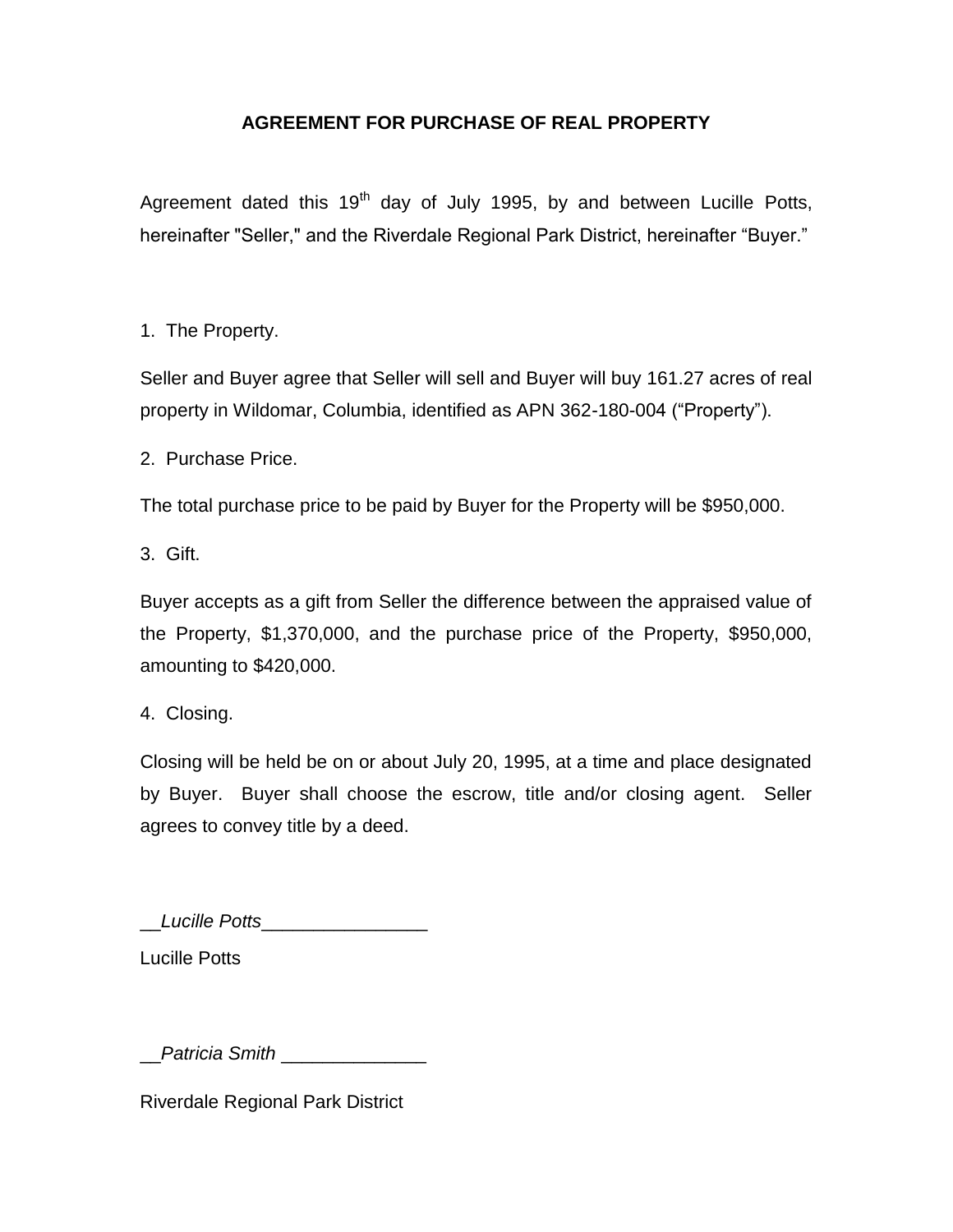### **GRANT DEED**

FOR VALUABLE CONSIDERATION, receipt of which is hereby acknowledged, Lucille Potts GRANTS to the Riverdale Regional Park District, State of Columbia, the 161.27 acres of real property in Wildomar, Columbia, identified as APN 362- 180-004, for park purposes in perpetuity.

Dated: July 20, 1995

By \_\_\_\_*Lucille Potts*\_\_\_\_\_\_\_\_\_\_\_\_

Lucille Potts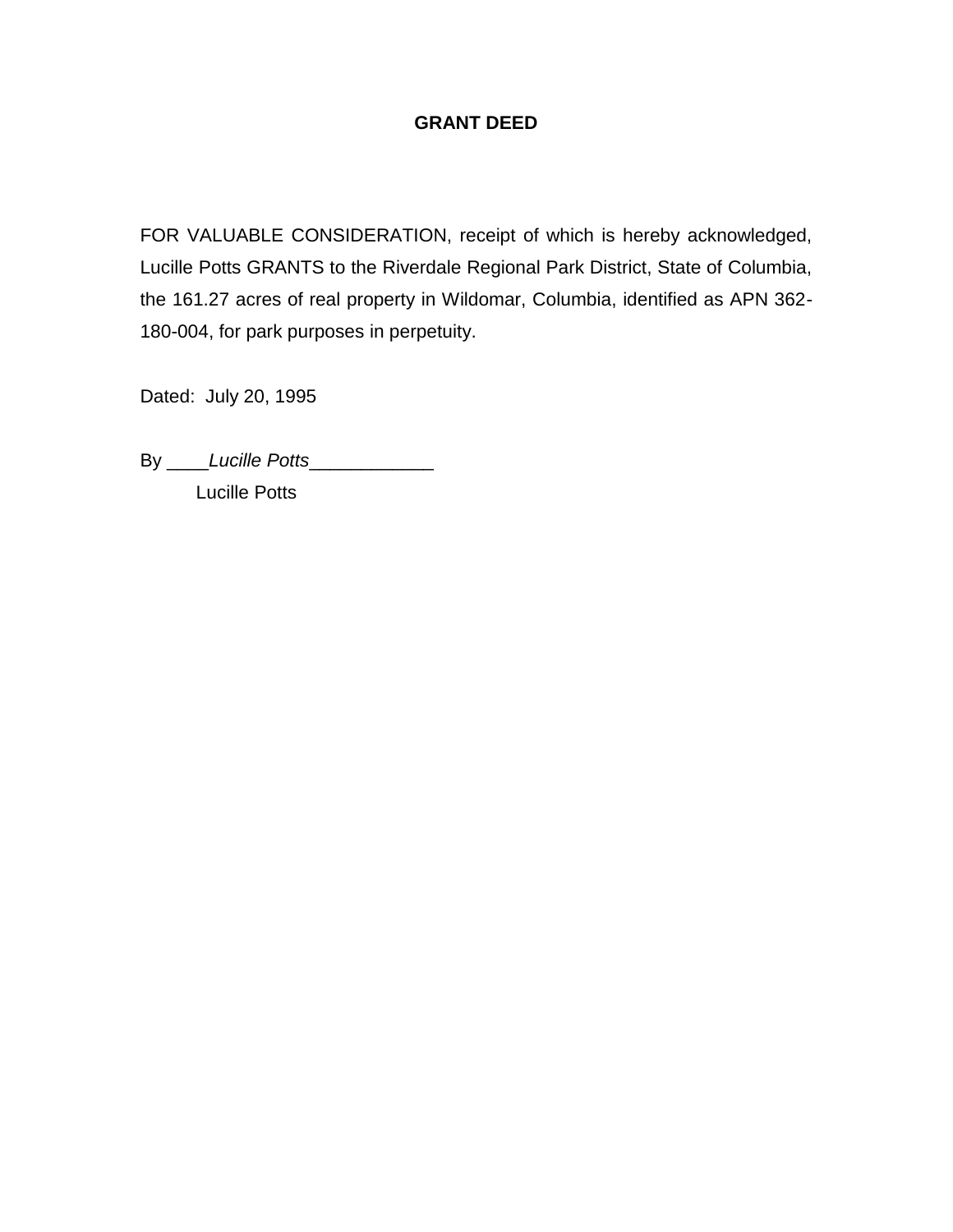# **THE BOARD OF DIRECTORS RIVERDALE REGIONAL PARK DISTRICT RESOLUTION NO. 2016-210 NOTICE OF INTENT TO CONVEY REAL PROPERTY BY SALE**

WHEREAS the Riverdale Regional Park District, State of Columbia, acquired 161.27 acres of real property in Wildomar, Columbia, identified as APN 362-180- 004 ("Property"), in 1995 with the hope of developing it into a regional park;

WHEREAS the Riverdale Regional Park District has been unsuccessful in obtaining the funds necessary to develop the Property into a regional park;

WHEREAS the Property has given rise to health and safety problems as the public has continued to frequent it without parking and restroom and other facilities;

BE IT RESOLVED by the Board of Directors of the Riverdale Regional Park District, in regular session assembled on July 14, 2016, and NOTICE IS HEREBY GIVEN pursuant to Section 63 of the Columbia Regional Park District Act, that this Board intends to convey the Property by sale, on or after 9:00 a.m. on August 15, 2016, to the City of Dixon for the sum of \$2,100,000.

BE IT FURTHER RESOLVED by the Board of Directors of the Riverdale Regional Park District, that this Board may validly convey the Property to the City of Dixon without the consent of a majority of the voters of this District voting at a special election called by this Board and held for that purpose because this Board has not "actually dedicated and used" the Property, within the meaning of Section 40 of the Columbia Regional Park District Act, because it never adopted a resolution dedicating the Property and never developed the Property.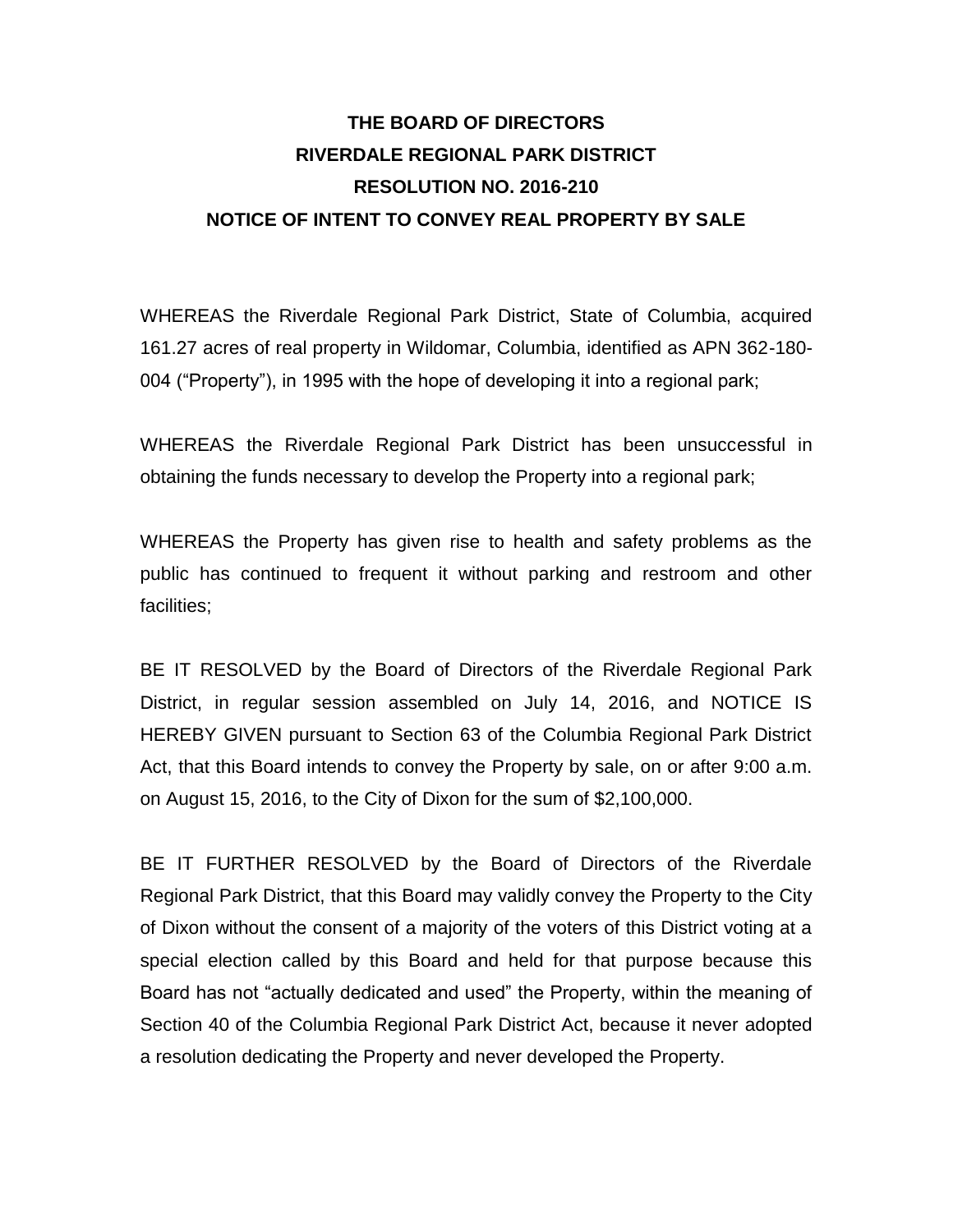ROLL CALL:

Ayes: Kim, Brady, Horstman, Chen, and Peters

Noes: None

Abstain: None

Absent: None

The foregoing is certified to be a true copy of a resolution duly adopted by said Board of Directors on the date therein set forth.

Myra R. Taylor Clerk of the Board

By \_\_\_\_*Robert Gupta*\_\_\_\_\_\_\_\_\_\_

Deputy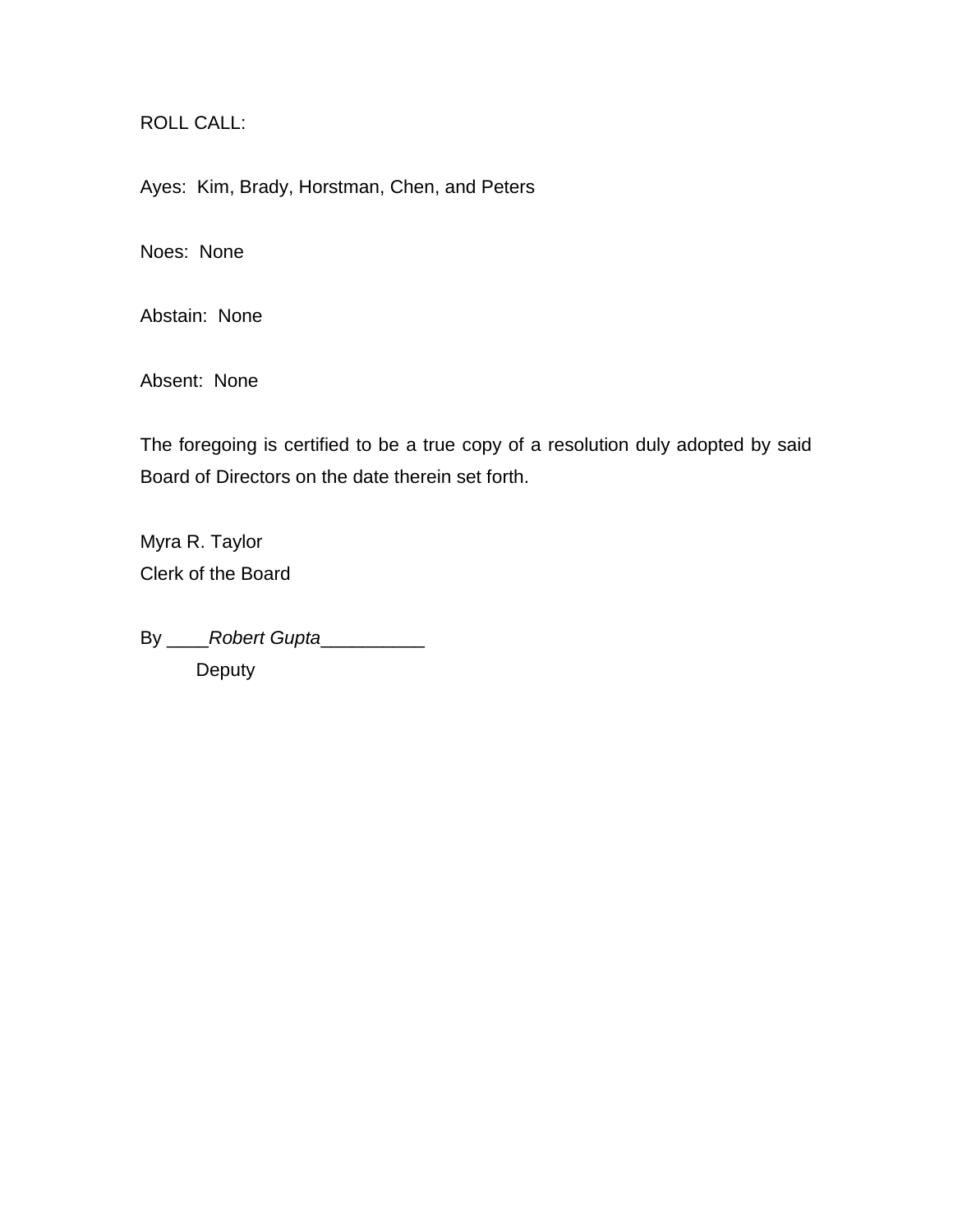### **DIXON** *DAILY NEWS*

### **FRIDAY, JULY 15, 2016**

### **"Wildomar Regional Park—Now You See It, Now You Don't"**

Since 1995, the sign posted at the end of Clayton Road promised, "The Future Site of Wildomar Regional Park." Now, it appears, the promise will not be kept.

Last night, the Board of Directors of the Riverdale Regional Park District voted to issue a notice of its intent to sell the 160+-acre parcel at the end of Clayton Road to the City of Dixon. The district had purchased the property in 1995 for less than \$1 million, had never developed it, and is now selling it for more than twice as much.

District General Manager Pamela Walls and Dixon Mayor David Stokovich both expressed satisfaction that the deal, which had been negotiated in fits and starts over more than a year, was finally nearing completion. Stokovich stated that Dixon had long been seeking a location for a new community college campus to accommodate its growing population. "The property," he said, "is beautiful and, what's more, it's ideally suited to our needs." For her part, Walls stated that the district decided that the time had come to sell it. "We bought it in 1995," she said, "hoping to develop it into a regional park with athletic facilities for games, trails for running and hiking and, of course, open space simply for enjoying. It turned out, however, the funds for development never materialized. The sale will give us funds we can use for our other regional parks." Stokovich added, "It's a win for everyone."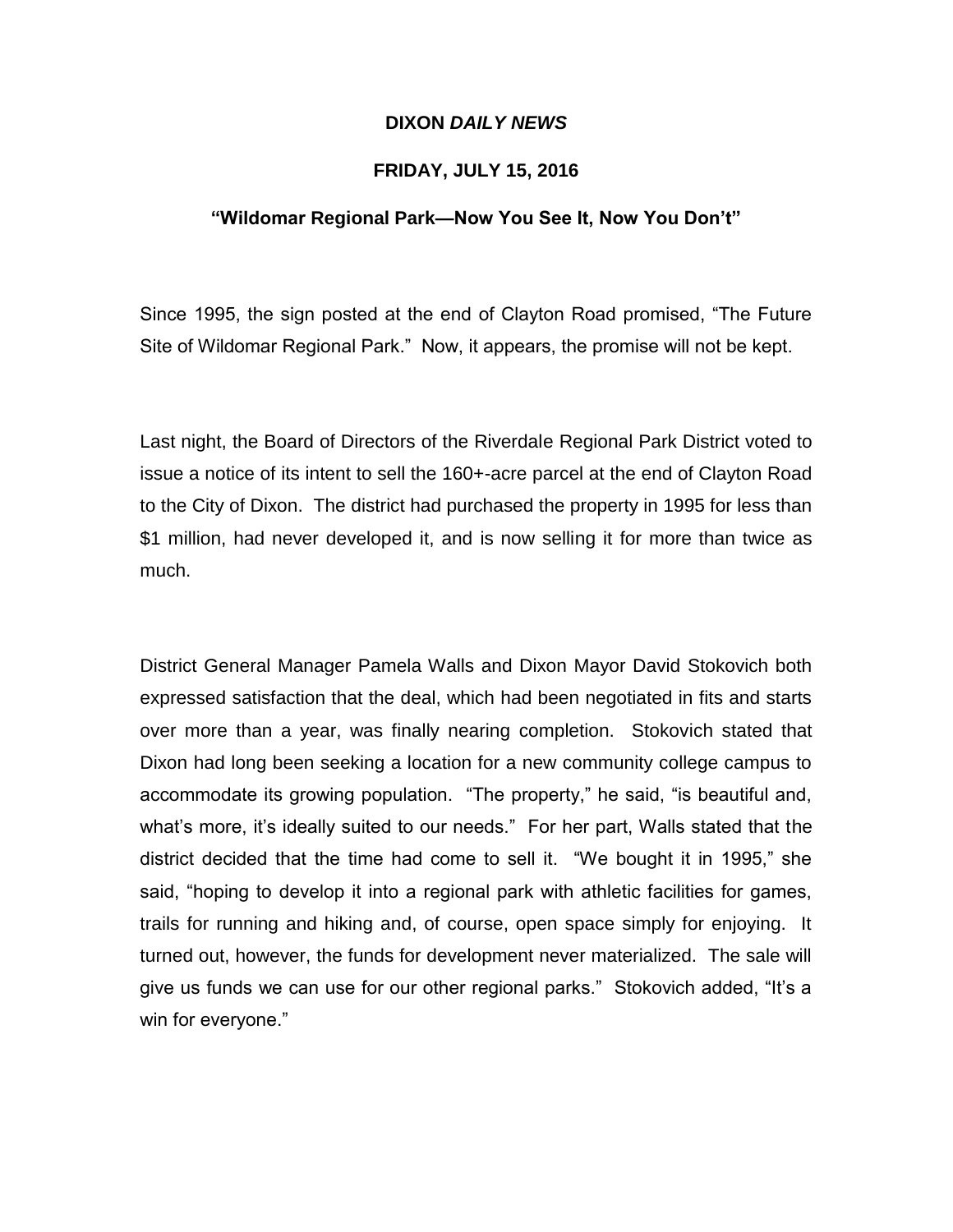But everyone does not agree. The property has long been popular with hikers, hunters, and birdwatchers because of its pristine beauty. Its former owner, Lucille Potts, never developed the land and never posted it to keep the public out, and neither did the district. As a result, hikers, hunters, and especially birdwatchers have continuously flocked to it. Geraldine Santa Maria, a local environmental activist who lives adjacent to the property, spoke out strongly against the sale at last night's meeting of the district's board of directors. She argued unsuccessfully that the board could not go ahead with the sale because it had not obtained the consent of the district's voters and was "just trying to make a quick buck." Questioned as she left the meeting, she stated that she would consider litigation unless the board were to change its mind.

District General Manager Walls did not discount the possibility of a lawsuit, but expressed confidence that the district would prevail if it were to find itself in court. "It's true we haven't obtained voter consent for the sale," she said, "but that's because we don't have to."

As for the "broken promise" of Wildomar Regional Park, Walls just shook her head. She denied that the board "was in it for the money." She went on: "Although the community college campus won't be a regional park, it'll have athletic facilities, trails, and open space, the kind of things we had hoped for. It's not perfect, but it's close enough." Whether the district's residents—including Santa Maria—agree, only time will tell.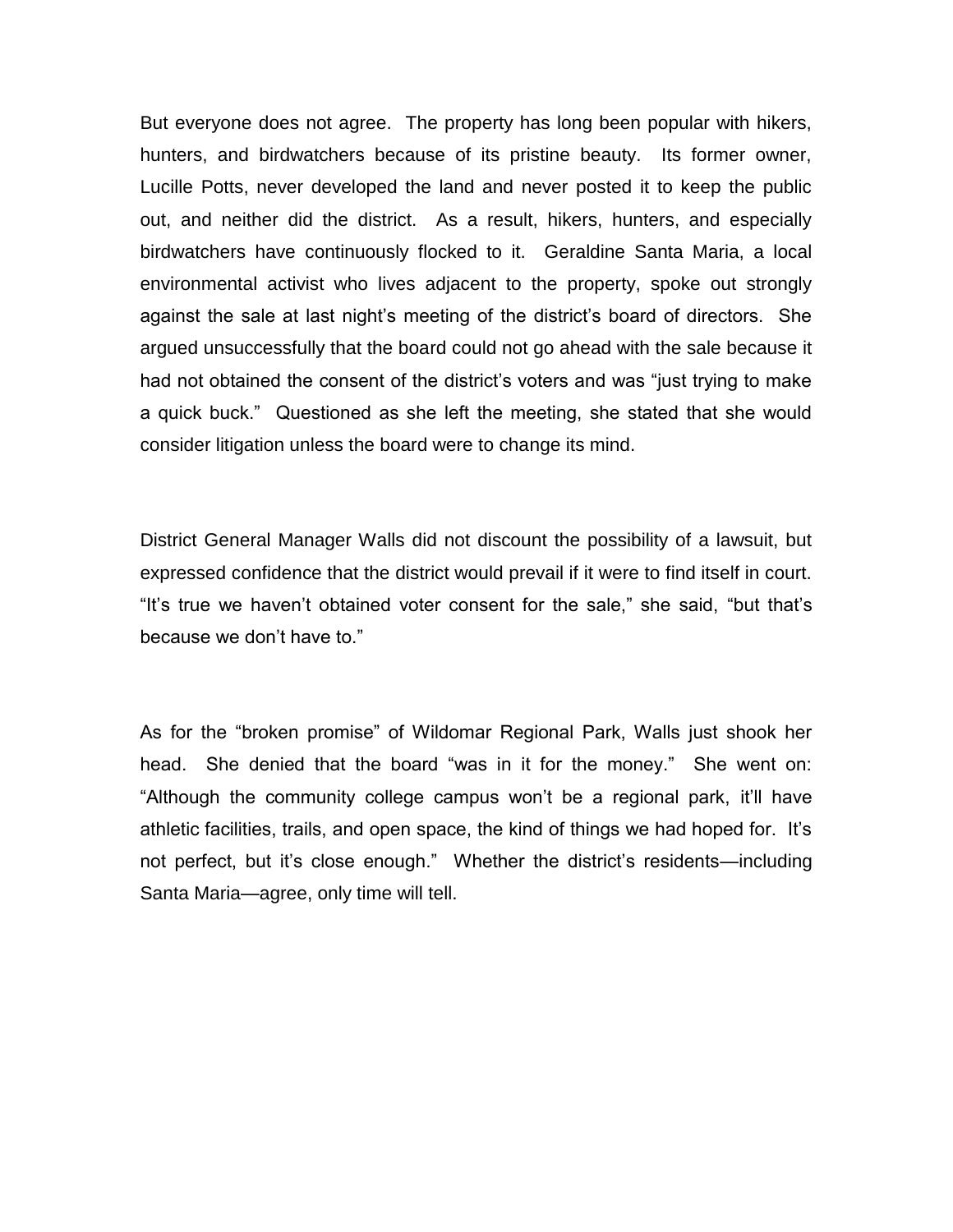

# **July 2016**

# **California Bar Examination**

# **Performance Test A LIBRARY**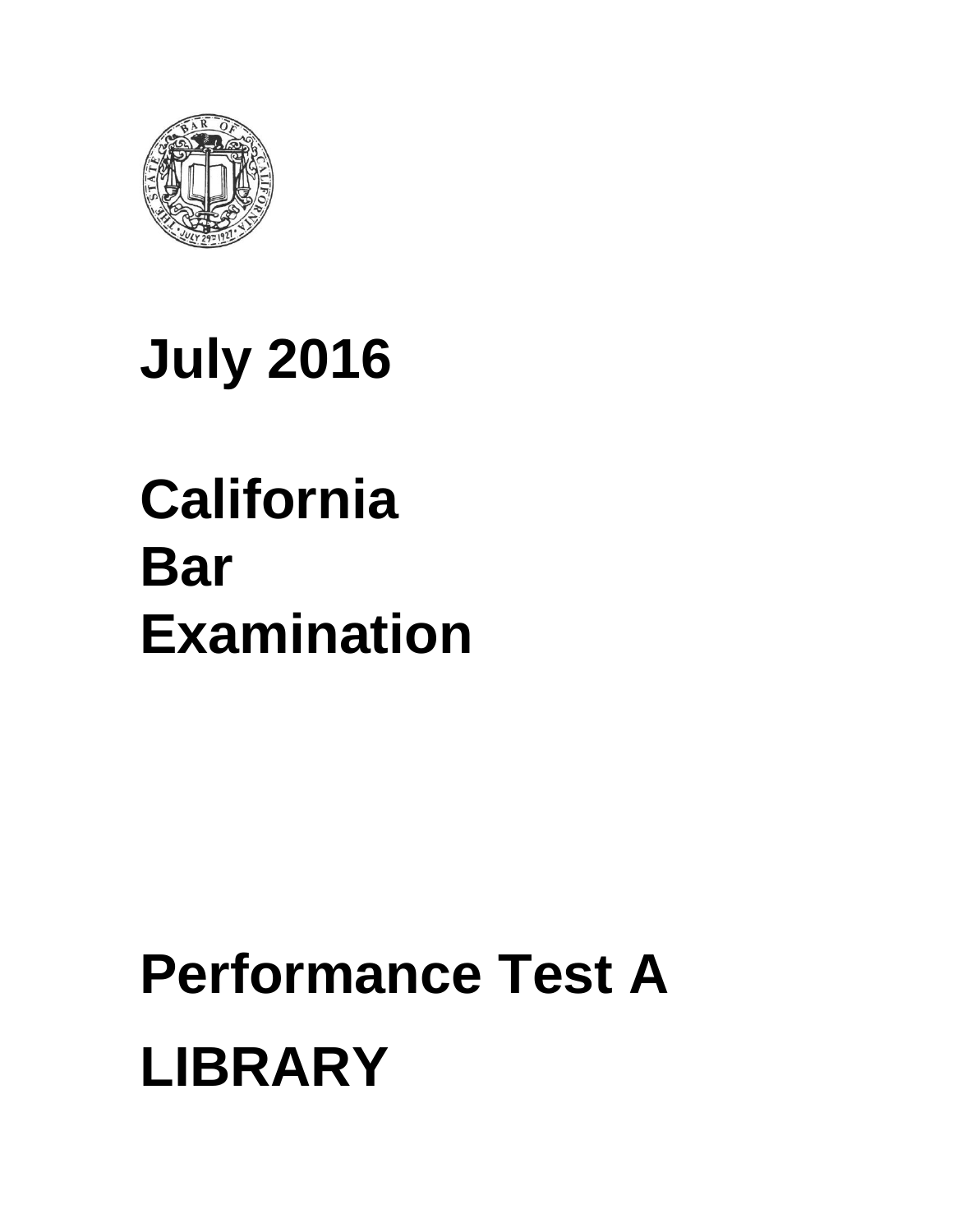## **IN RE POTENTIAL WILDOMAR PROPERTY LITIGATION**

### **LIBRARY**

**Osuna on Real Property, Dedication (5th Ed. 1995)**.......................................................

**Selected Provisions of the Columbia Regional Park District Act**..............................................................................

**Teller Irrigation District v. Collins** Columbia Supreme Court (1988) .......................................................................................

**Baldwin v. City of Lake Alston** Columbia Supreme Court (1999) .......................................................................................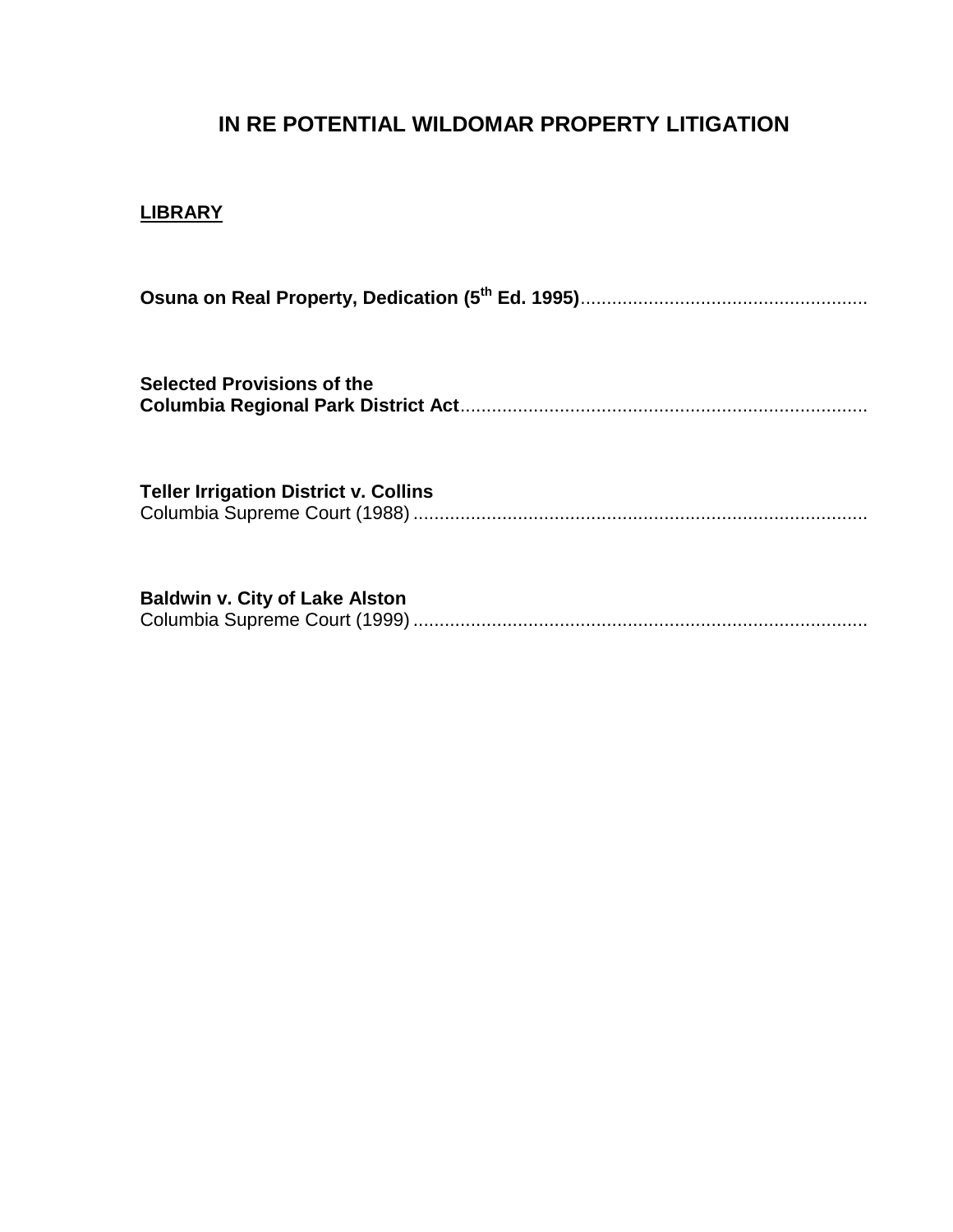### *OSUNA ON REAL PROPERTY*

**(5th Ed. 1995)** 

### **Dedication**

#### **Section 1. Introduction**

**Dedication Defined.** Generally speaking, dedication is the application of private real property to a public use by the acts of its owner and a public entity. Any real property interest may be dedicated.

**Kinds of Dedication.** The two kinds of dedication are statutory dedication and common law dedication.

**Statutory Dedication.** Dedication is generally governed by statute. Statutory dedication is accomplished through compliance with the requirements specified by the statute in question, such as by the recordation of a map in substantial compliance with the Subdivision Map Act.

**Common Law Dedication.** Dedication in the absence of a statute is available under the common law. Normally, common law dedication does not involve any payment by the public entity to the private property owner and hence partakes of the character of a gift. Common law dedication entails, in substance, an offer by a private owner, and an acceptance by a public entity, of real property subject to a specified restricted public use in perpetuity. Common law dedication may be either express or implied. Accordingly, common law dedication may be found whenever there is a basis for finding an offer, either express or implied, by the property owner to give the property for perpetual public use, and an acceptance, either express or implied, by the public entity to receive the property for the same use. Although common law dedication therefore takes on the character of a contract, it does not lose any character it may have as a gift.

 **\* \* \***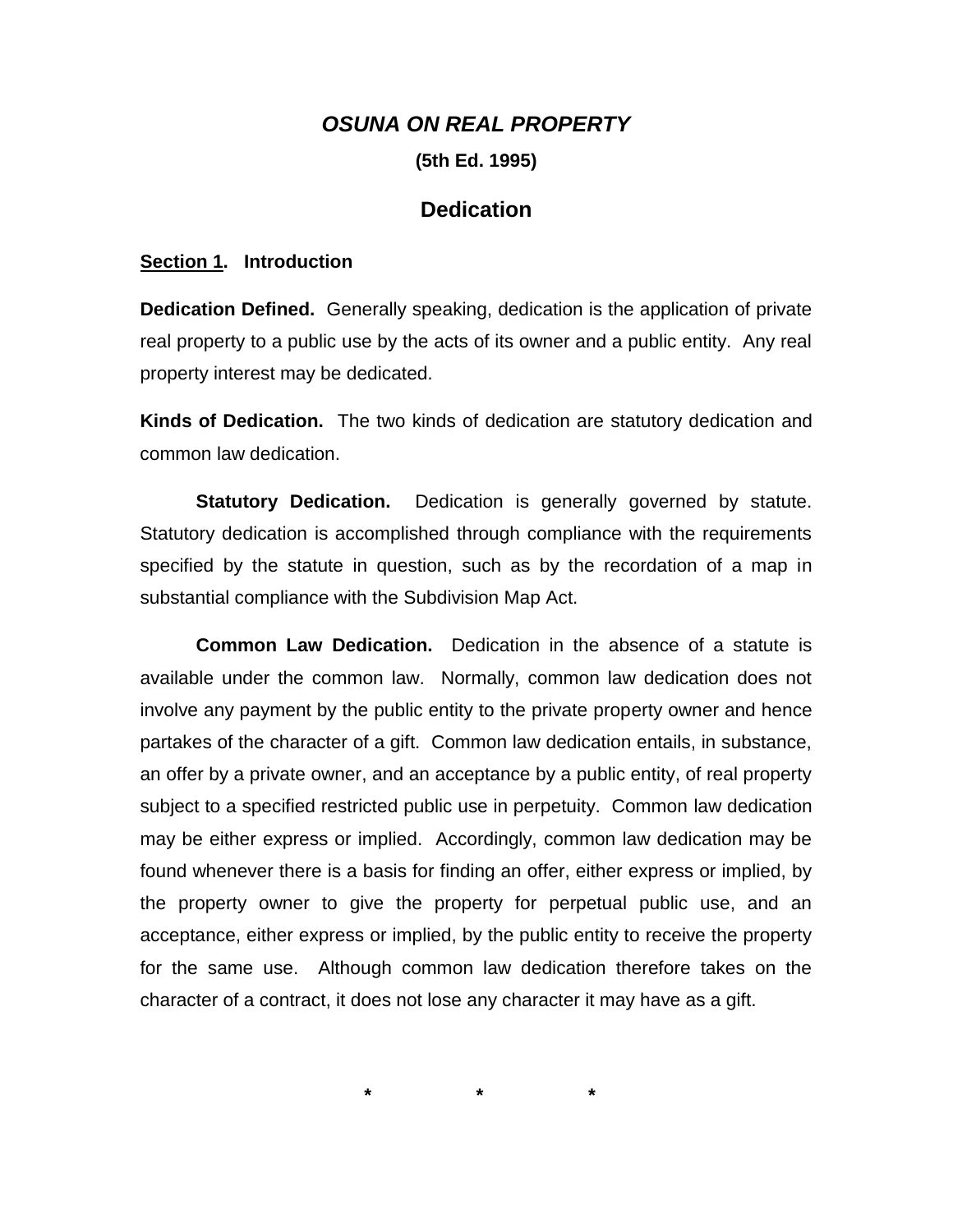# **SELECTED PROVISIONS OF THE COLUMBIA REGIONAL PARK DISTRICT ACT**

### **Section 1. Purpose**

The purpose of the Act is to foster the creation and preservation of regional parks for the enjoyment of the public.

### **Section 2. District Defined**

"District," as used in this Act, means any regional park district formed pursuant to this Act.

 **\* \* \*** 

### **Section 27. Board of Directors**

The government of each district shall be vested in a board of five directors. Directors shall be residents of the district.

The district may act only through its board of directors or through such officers, employees, or agents appointed by the board, subject to the authority the board confers upon any such officers, employees, or agents.

 **\* \* \*** 

# **Section 40. Powers; Acquisition; Conveyance of Property; Consent of Voters**

A district may take by grant, appropriation, purchase, gift, devise, condemnation,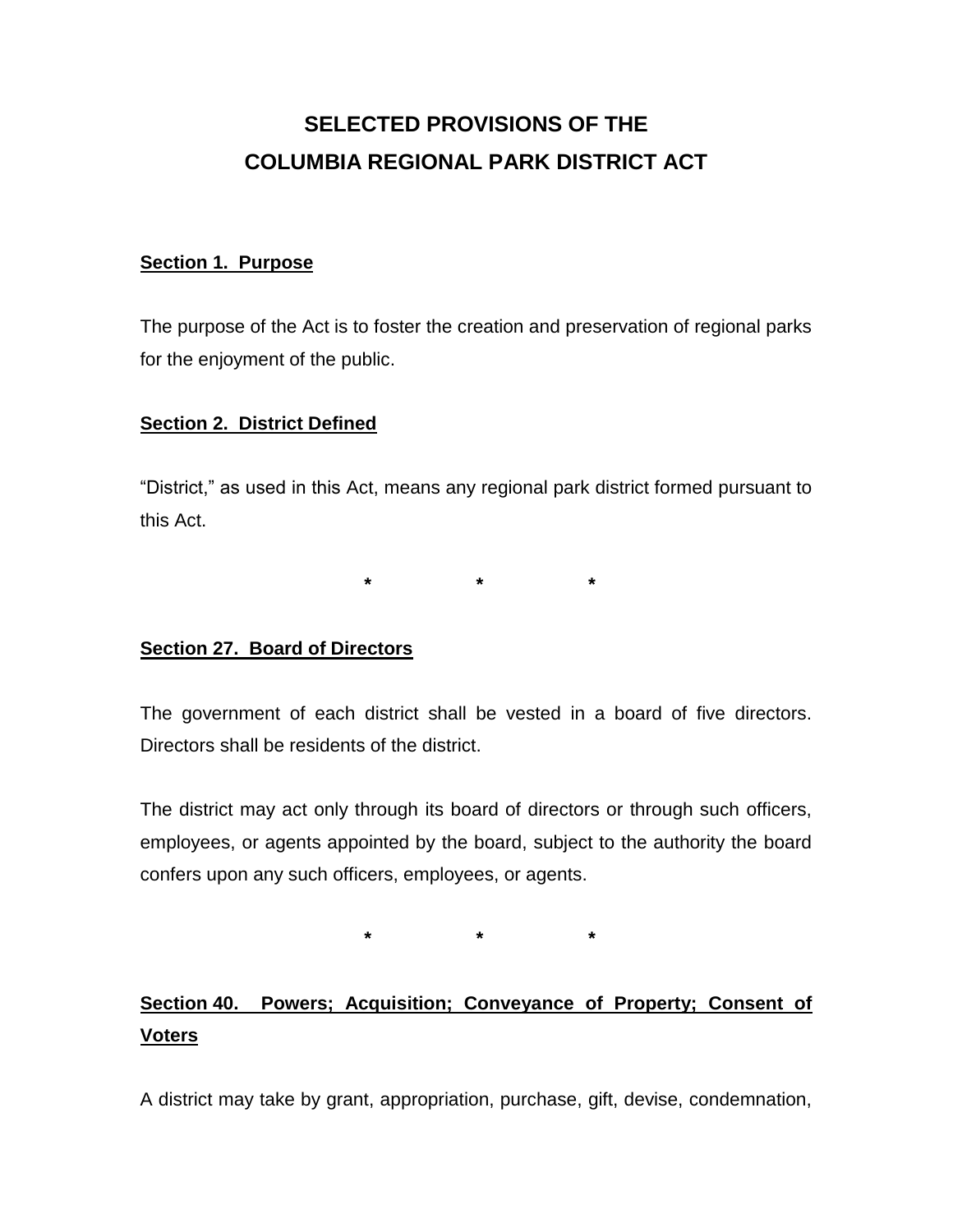or lease, and may hold, use, enjoy, and lease or dispose of real and personal property of every kind, and rights in real and personal property, within or without the district, necessary to the full exercise of its powers.

An easement or any other interest in real property may be actually dedicated for park purposes by the adoption of a resolution by the board of directors, and any interest so dedicated may be conveyed only as provided in this section.

A district may not validly convey any interest in any real property actually dedicated and used for park purposes without the consent of a majority of the voters of the district voting at a special election called by the board and held for that purpose.

**\* \* \*** 

### **Section 43. General Powers**

A district may make contracts, employ labor, and do all acts necessary for the full exercise of its powers.

**\* \* \*** 

# **Section 47. Board of Directors; Mode of Action; Resolutions, Ordinances and Motions; Form and Requisites**

The board of directors shall act only by ordinance, resolution, or a motion duly recorded in the minutes of the meeting. The ayes and noes shall be taken upon the passage of all ordinances or resolutions, and entered upon the journal of the proceedings of the board.

**\* \* \***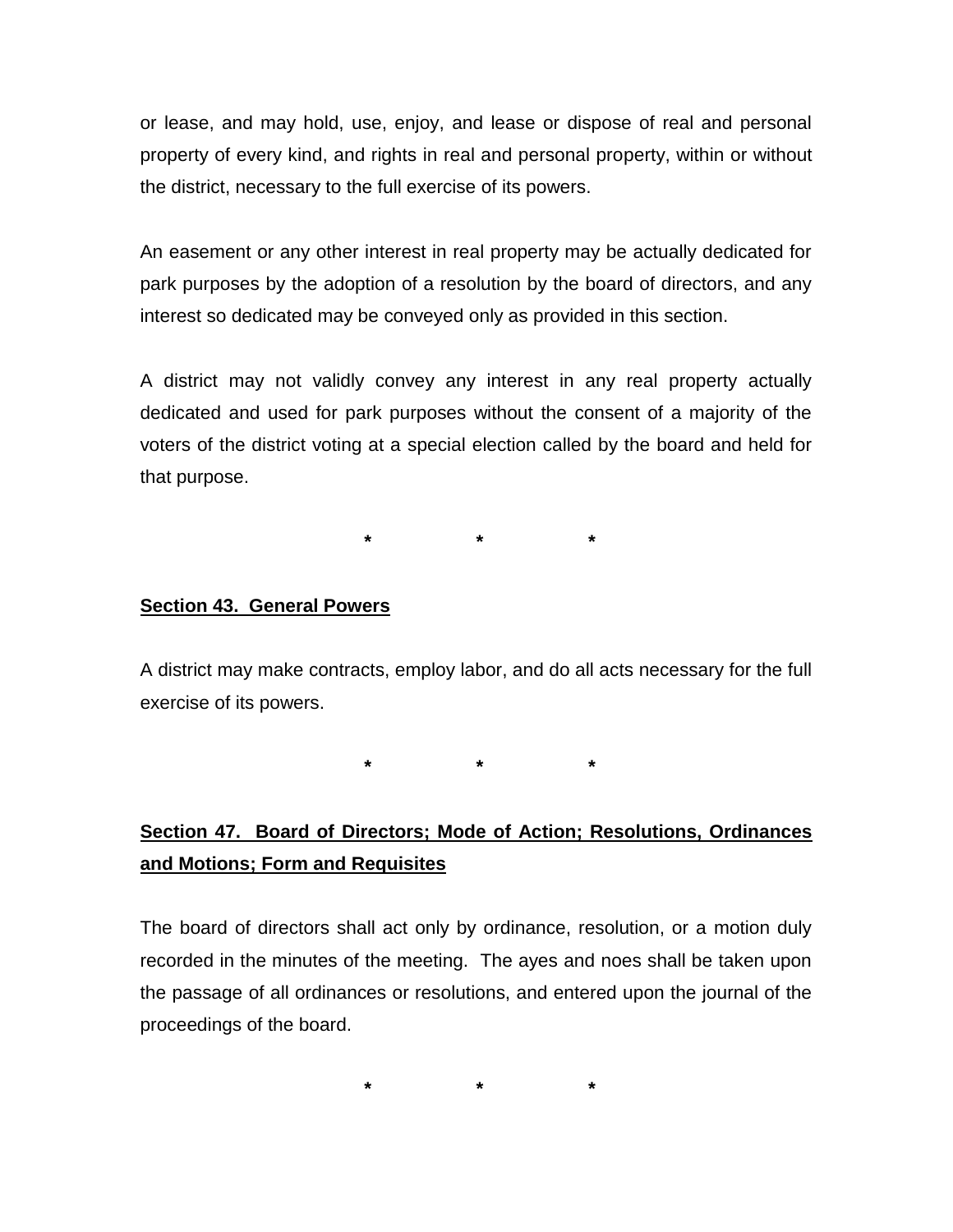### **Section 63. Sale or Lease of Surplus Property; Disposition of Proceeds**

If, in the opinion of the board, any real or personal property owned by the district, or any interest therein, becomes unnecessary for the purposes of the district, the board may, subject to the provisions of Section 40, sell such property, or interest therein. The proceeds of any sale of such property, or interest therein, shall be used for and applied to such purposes of the district as the board may, by resolution, determine.

**\* \* \*** 

### **Section 65. Property; Title to Vest in District**

The legal title to all property acquired by the district under the provisions of this Act shall immediately and by operation of law vest in the district, and shall be held by the district in trust for, and is dedicated and set apart for, the uses and purposes set forth in this Act. The board may hold, use, acquire, manage, occupy, and possess such property, as provided in this Act.

**\* \* \***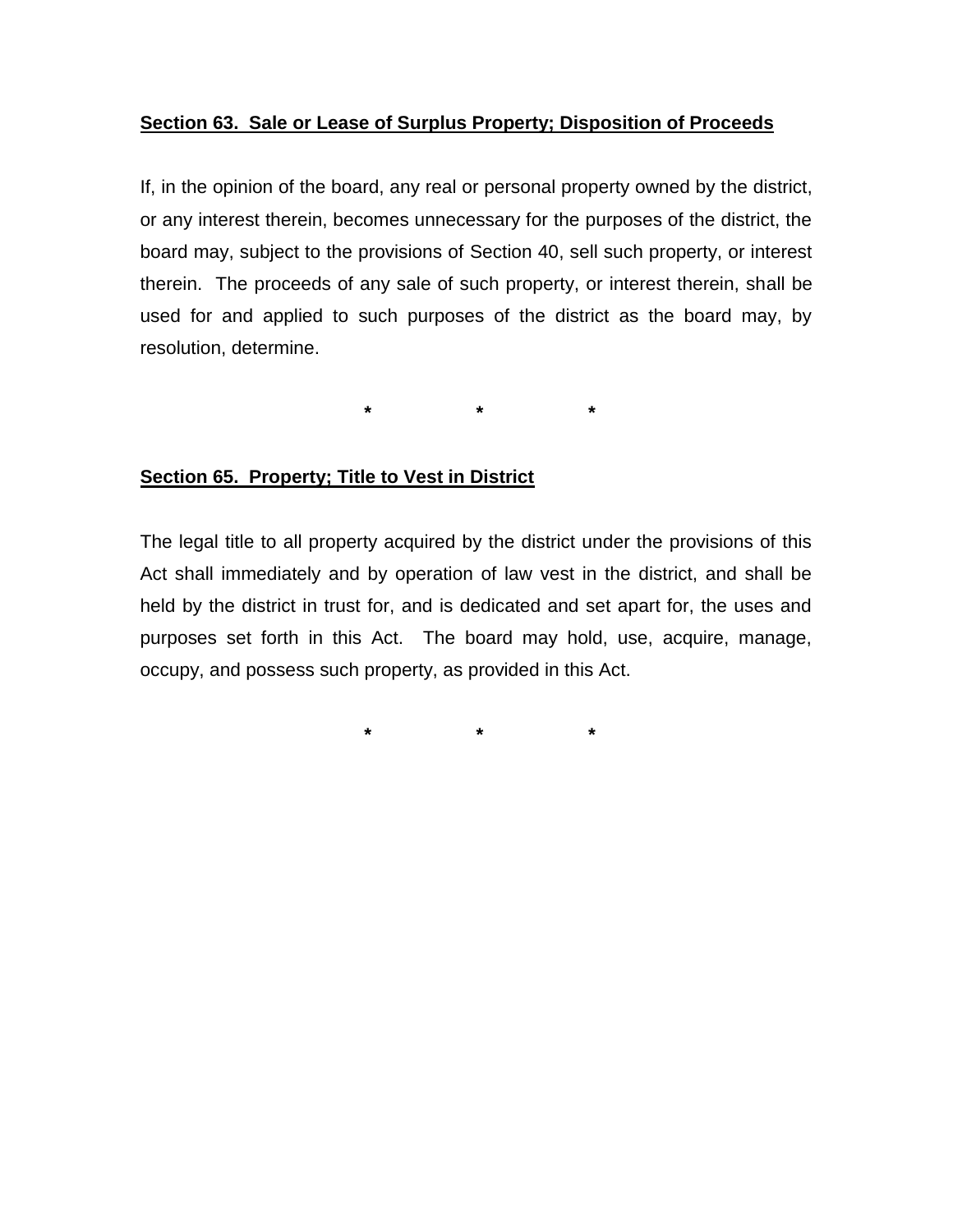## **TELLER IRRIGATION DISTRICT v. COLLINS**

### **Columbia Supreme Court (1988)**

Phyllis Mosier recovered a judgment against the Teller Irrigation District (District), a public entity created pursuant to the Columbia Irrigation District Act (Act), for damages the District caused by its negligence in flooding her land. The District, however, refused to satisfy the judgment. Mosier caused execution to issue on the judgment, directing Charles Collins, the Sheriff of Teller County, to levy upon and sell so much of the District's real and/or personal property as was necessary to satisfy the judgment.

The District then brought this action to restrain Sheriff Collins from levying upon and selling any of its property. The trial court refused to restrain Sheriff Collins and rendered judgment against the District. The District appealed.

It cannot be doubted that it was the duty of the District to satisfy Mosier's judgment. But the question here is whether the performance of that duty may be compelled by an execution, levy, and sale of the District's property.

All of the property owned by the District, both real and personal, was acquired by virtue of Section 13 of the Act, which declares that the "legal title to all property acquired under the provisions of this Act shall immediately and by operation of law vest in the district, and shall be held by the district in trust for and is hereby dedicated and set apart to the uses and purposes set forth in this Act"—that is, for irrigation.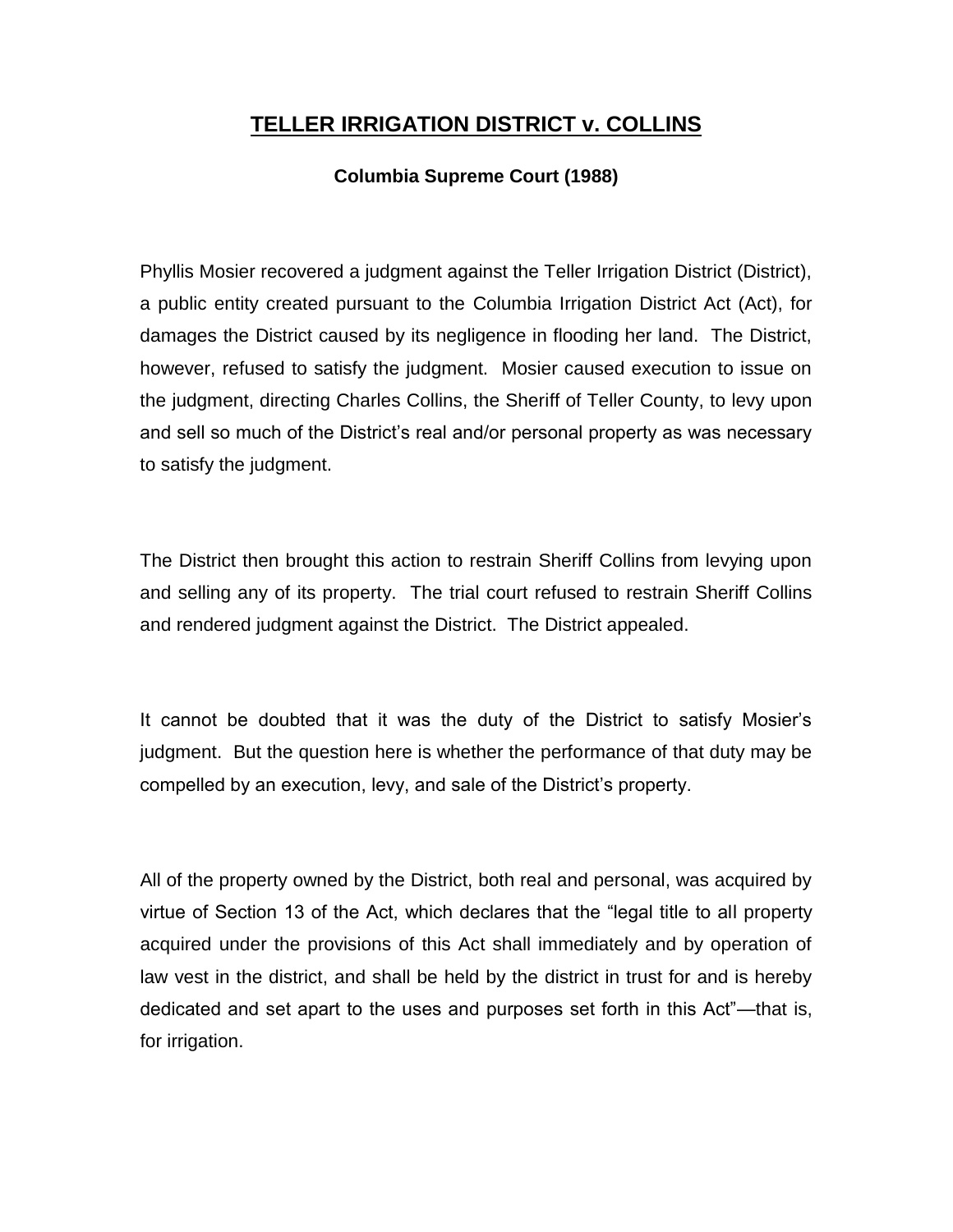Under Section 13 of the Act, the "legal title" to *all* of the District's property is held "in trust" by the District and "is dedicated and set apart to the uses and purposes" specified, namely, irrigation.

Section 13 of the Act is similar to analogous provisions in dozens of analogous statutes creating districts—e.g., Section 34 of the Columbia Water Reclamation District Act and Section 65 of the Columbia Regional Park District Act. Such provisions have been held to create a public trust over all of the district's property, with the district itself as the owner of the legal title, the residents of the district as the owners of the beneficial title, and the district's board of directors as the trustees. *Merchants' Bank v. Erickson Irrigation Dist.* (Colum. Ct. App. 1976). Public trusts have long been exempted from execution, levy, and sale, not because districts and their boards are considered incapable of wrongdoing, but solely to protect the districts' residents. *Sannerville v. Itsell* (Colum. Supreme Ct. 1880).

Therefore, Section 13 of the Act creates a public trust over all of the District's property, and the public trust so created is exempt from execution, levy, and sale.

We are not unaware that the District has come to court seeking equity in spite of its failure to do equity. But however blameworthy the District may be in refusing to satisfy Mosier's judgment, it cannot be estopped from insisting that property that is in public trust and, as such, is exempted from execution, levy, and sale, must remain so for the protection of its residents.

Reversed.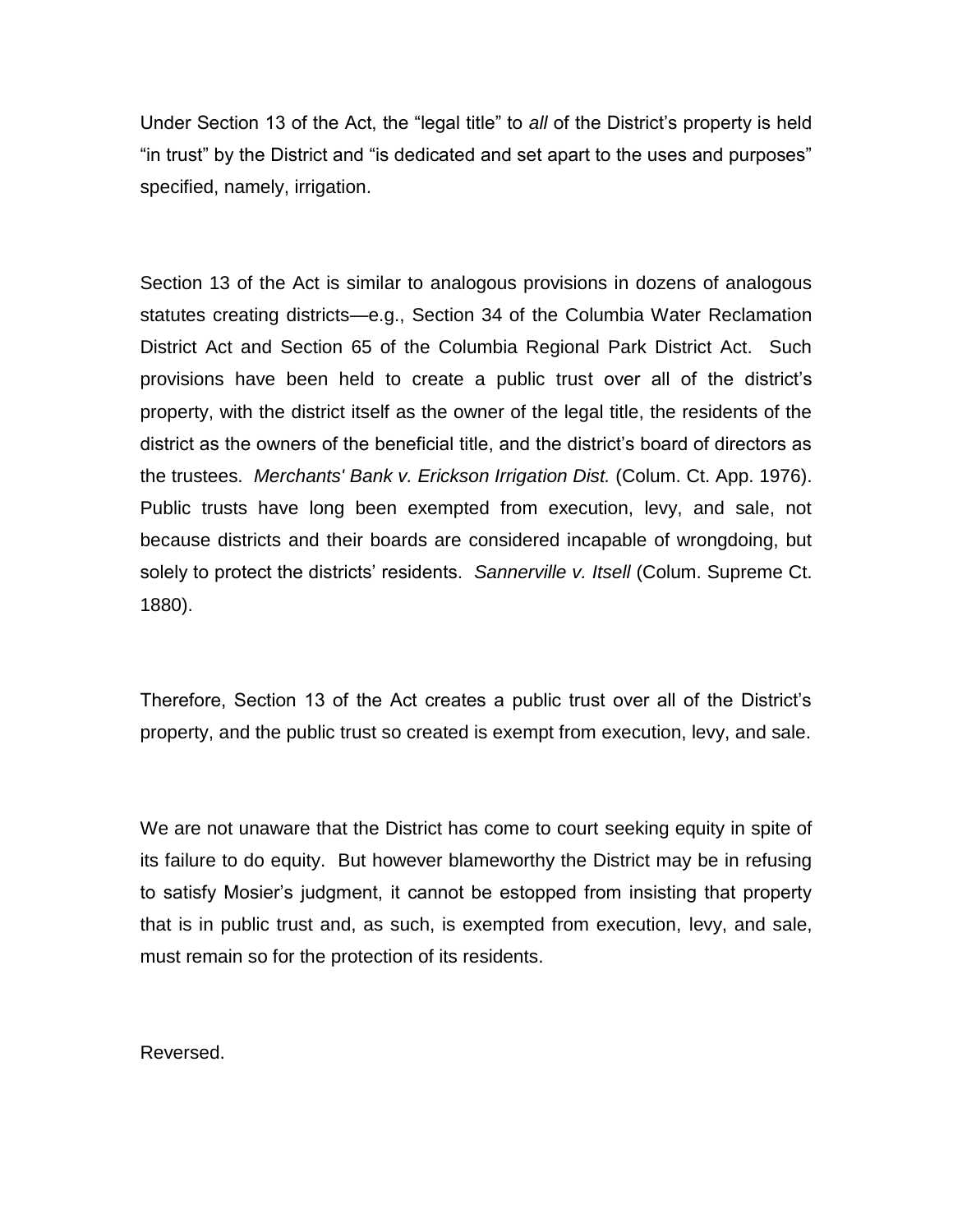### **BALDWIN v. CITY OF LAKE ALSTON**

### **Columbia Supreme Court (1999)**

The trial court entered a judgment granting a petition for writ of mandate by Skip Baldwin, a resident of the City of Lake Alston, in which Baldwin challenged the City's adoption of an ordinance providing for the sale of a seven-acre parcel of real property—the so-called Woodside Lot—to Human Habitat, a non-profit corporation, for use in constructing affordable housing. The judgment determined that, by an ordinance adopted years earlier, the City had dedicated the Woodside Lot to "public recreation purposes," and had thereby deprived itself of the power to put the lot to any other use. The City appealed. We reverse.

In 1976, the South Plains Railroad Company proposed donation of the Woodside Lot to the City "for public recreation purposes," "conditioned upon the City assuming the responsibility for removing rails and restoring streets where railroad tracks have previously been retired." The City's Department of Recreation and Parks issued a report to the City Council, in which it noted that the lot had an estimated value of \$600,000 and that the total cost of removing tracks and restoring streets would total about \$200,000; it stated that acquisition of the lot would be profitable to the City; and it recommended that if the City Council were inclined to accept the lot, it should refer the matter to the City Attorney to work out the terms of an agreement with South Plains because "there may be legal problems relating to removal of the tracks and restoration of the streets ...."

In 1977, the City Council adopted Ordinance No. 1977-149. The ordinance provided that the City may "accept donation" of the Woodside Lot "upon payment by the South Plains Railroad Company of \$200,000." South Plains sent a letter to the City Council, enclosing a conditional donation deed for the lot "for public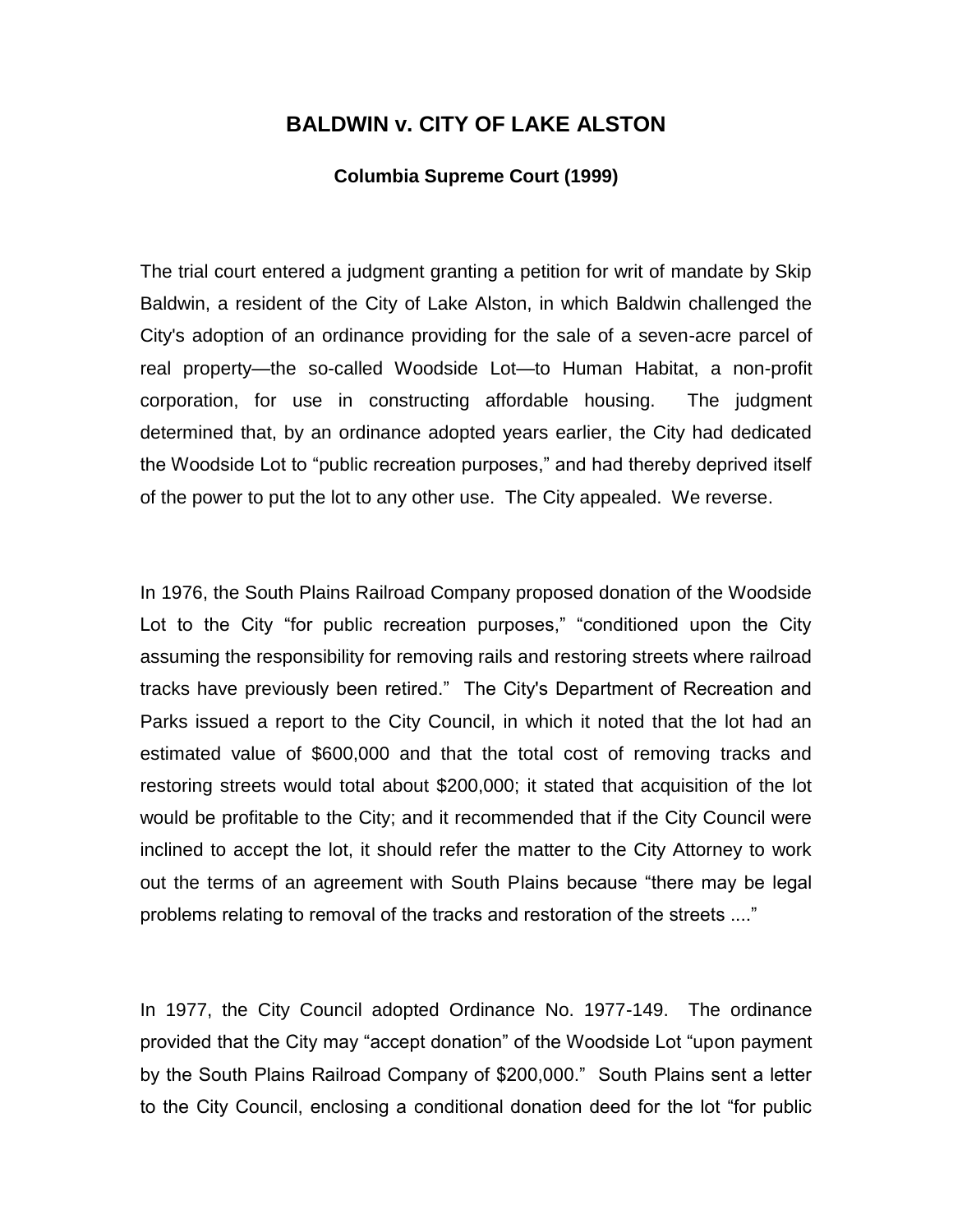recreation purposes." The letter stated that "Delivery of this instrument is conditioned upon receipt of a Certified Copy of the Resolution adopted by the City Council of the City of Lake Alston, accepting the Donation Deed." The letter concluded that it was with pleasure that South Plains was able to "donate" the lot "for public recreation purposes."

Between 1977 and 1979, the City apparently did nothing to respond to South Plains' letter.

In 1980, in the course of routine review of files, the City Attorney discovered the unresponded-to South Plains letter. The City Attorney went on to discover that South Plains had not made the \$200,000 payment required by Ordinance No. 1977-149. The City Attorney sent a letter to South Plains inquiring about the \$200,000 payment. This time, it was South Plains that failed to respond.

In 1983, after the City had levied an assessment of about \$20,000 on the Woodside Lot and sought payment from South Plains, South Plains delivered an unconditional donation deed and the City excused payment of the assessment. The City did not request, and South Plains did not make, the \$200,000 payment required by Ordinance No. 1977-149.

Between 1983 and 1995, the City used the Woodside Lot for public recreation purposes.

In 1996, following a series of City Council hearings on the need for affordable housing in the general vicinity of the Woodside Lot, the City sold the lot to Human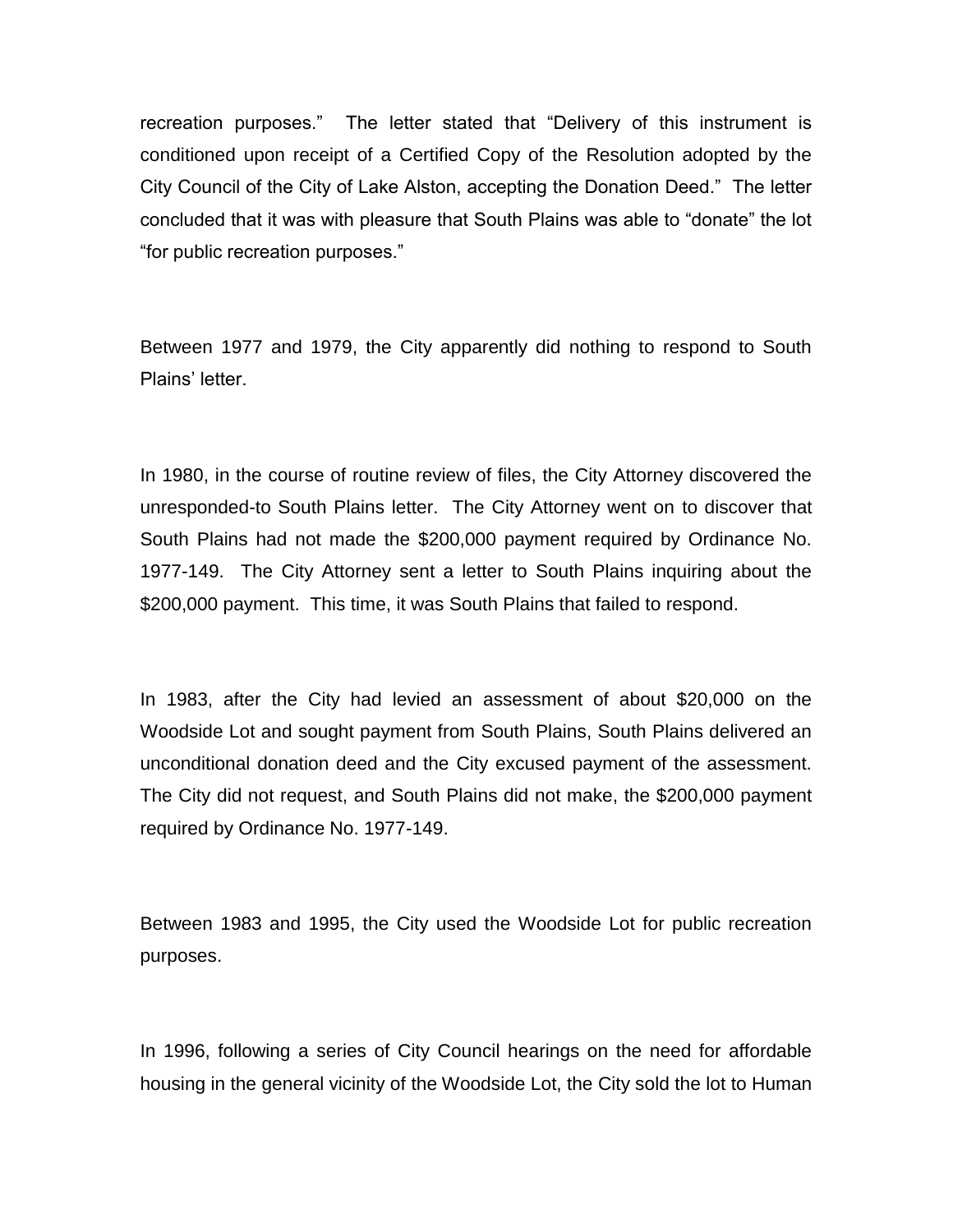Habitat to construct such housing.

Immediately thereafter, Baldwin filed a petition for writ of mandate challenging the sale of the Woodside Lot.

The sole issue on appeal is whether the City had dedicated the Woodside Lot to "public recreation purposes," and had thereby deprived itself of the power to put the lot to any other use. That issue depends on whether the lot can be deemed to have been dedicated under the common law by force of Ordinance No. 1977- 149.

"Common law dedication entails … an offer by a private owner, and an acceptance by a public entity, of real property subject to a specified restricted public use in perpetuity"; it "may be either express or implied"; and it may have the character of a "gift" as well as a "contract." *Osuna on Real Property*, Dedication, Section 1 (5th Ed. 1995). Therefore, unless the private owner's offer is accepted by the public entity, there is no dedication of the property and hence no restriction on its use.

Cities are required to enact ordinances to enable the making of contracts for the acquisition and disposition of real property. *American-Hawaiian Steamship Co. v. Home Sav. and Loan Assn.* (Colum. Ct. App. 1974).

The rules for the construction of statutes apply equally to ordinances and other municipal measures. *Terminal Plaza Corp. v. City of St. Francis* (Colum. Ct. App. 1986). Under these rules, courts should read the provision in question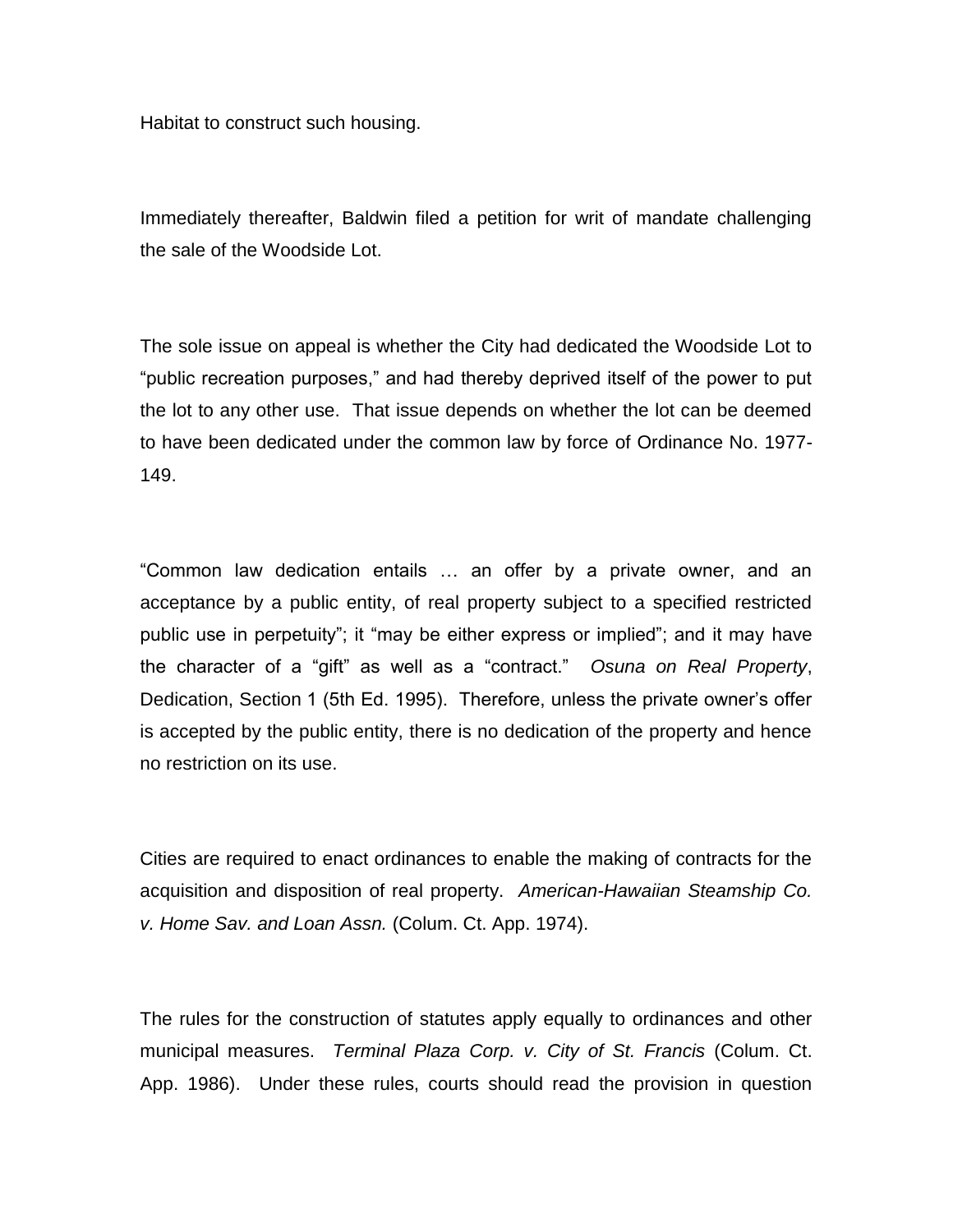according to its plain language. *Ibid.* In addition, courts should *not* read the provision in such a way as to render any part surplusage. *Ibid.* And courts should read a provision authorizing particular action by particular means as *discretionary* for the *action* but *mandatory* for the *means*. *Ibid.* 

The City of Lake Alston City Charter provides that the "City Council may make any contract for the acquisition and/or disposition of any real property or any interest in real property, as it may deem necessary and proper, by enacting an ordinance." City of Lake Alston Munic. Charter, Section 73. Under the provision quoted, the City Council may choose to make any real property contract it wishes, but must make it by ordinance.

After review, we conclude that the Woodside Lot cannot be deemed to have been dedicated under the common law by force of Ordinance No. 1977-149. Although South Plains may have *offered* the lot under a perpetual restriction, the City did not *accept* it under that restriction. The ordinance states in plain language, which can hardly be treated as surplusage, that the City may "accept donation" of the Woodside Lot for public recreation purposes—but only "upon payment by the South Plains Railroad Company of \$200,000." The ordinance's language can reasonably be interpreted only as an acceptance of the "donation" conditioned on South Plains' payment of \$200,000 payment. That condition, however, was never satisfied.

The trial court accordingly erred when it concluded that the City had dedicated the Woodside Lot to "public recreation purposes."

Reversed.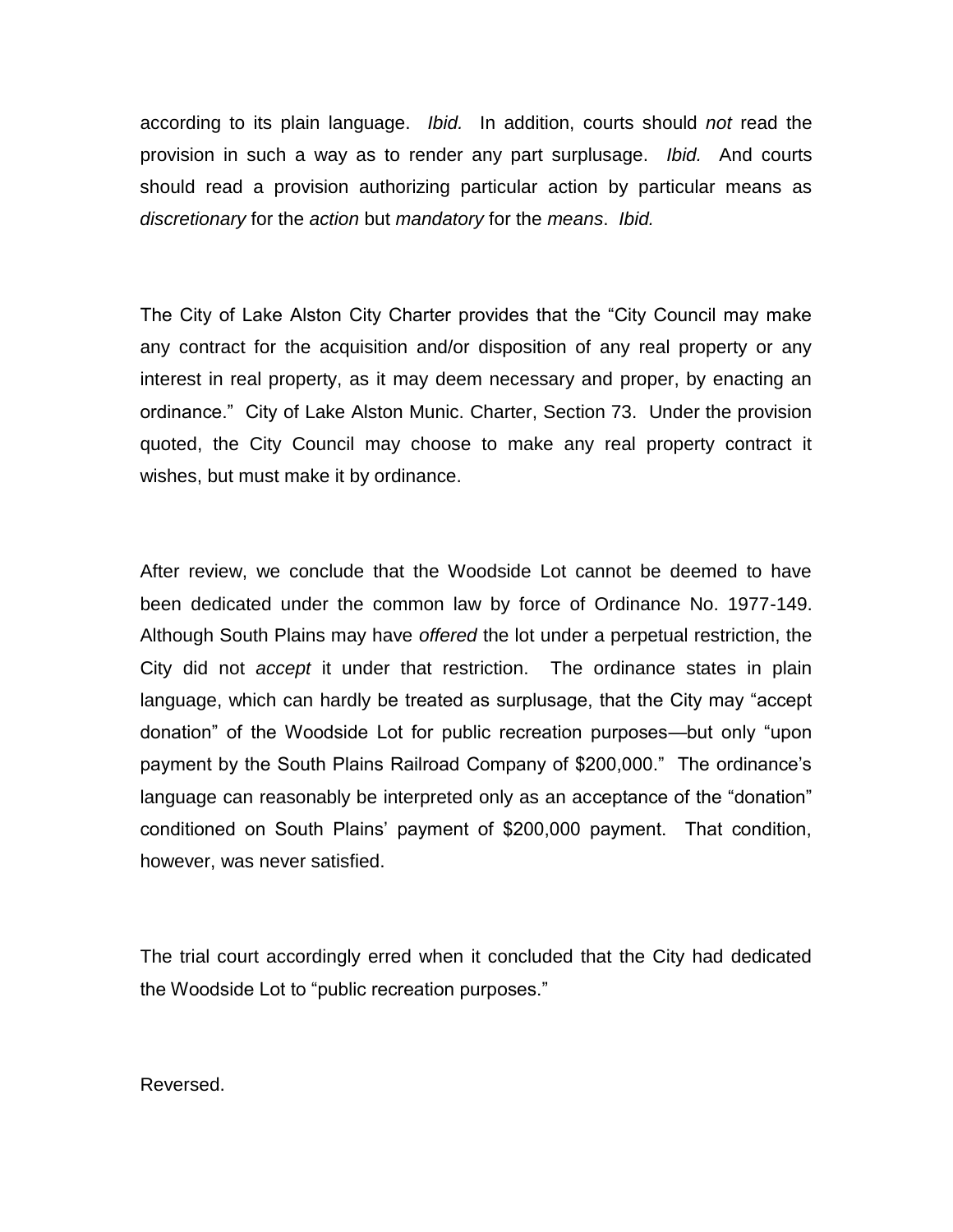#### ID: 02484(CALBAR\_7-16\_PT-A) July 2016 California Bar Examination

1)

# CHARLES DRUMM OFFICE OF THE COUNTY COUNSEL COUNTY OF RIVERDALE 15000 CIVIC CENTER WAY DIXON, COLUMBIA

July 26, 2016

Michael Standish Counsel for Geraldine Santa Maria Standish & Lobert LLP Attorneys At Law 1616 Oak Street Dixon, Columbia

Re: Intended Conveyance of Wildomar Property

Dear Mr. Standish,

Thank you for your letter regarding Ms. Santa Maria's concerns over the Riverdale Regional Park District's (the "District") impending conveyance of the Wildomar Property to the City of Dixon. It is the District's position that the impending conveyance is valid, as the facts and law preclude the Wildomar Property from the Columbia Regional Park District Act's (the "Act") requirements. After reviewing your claims, we have determined that Ms. Santa Maria's position to the contrary is unsound. The Wildomar Property is not "actually dedicated" or "actually used" under the Act, dedicated under common law, or otherwise subject to the requirements for a special election set out in the Act Section 40.

The Wildomar Property Is Not "Actually Dedicated" Under the Act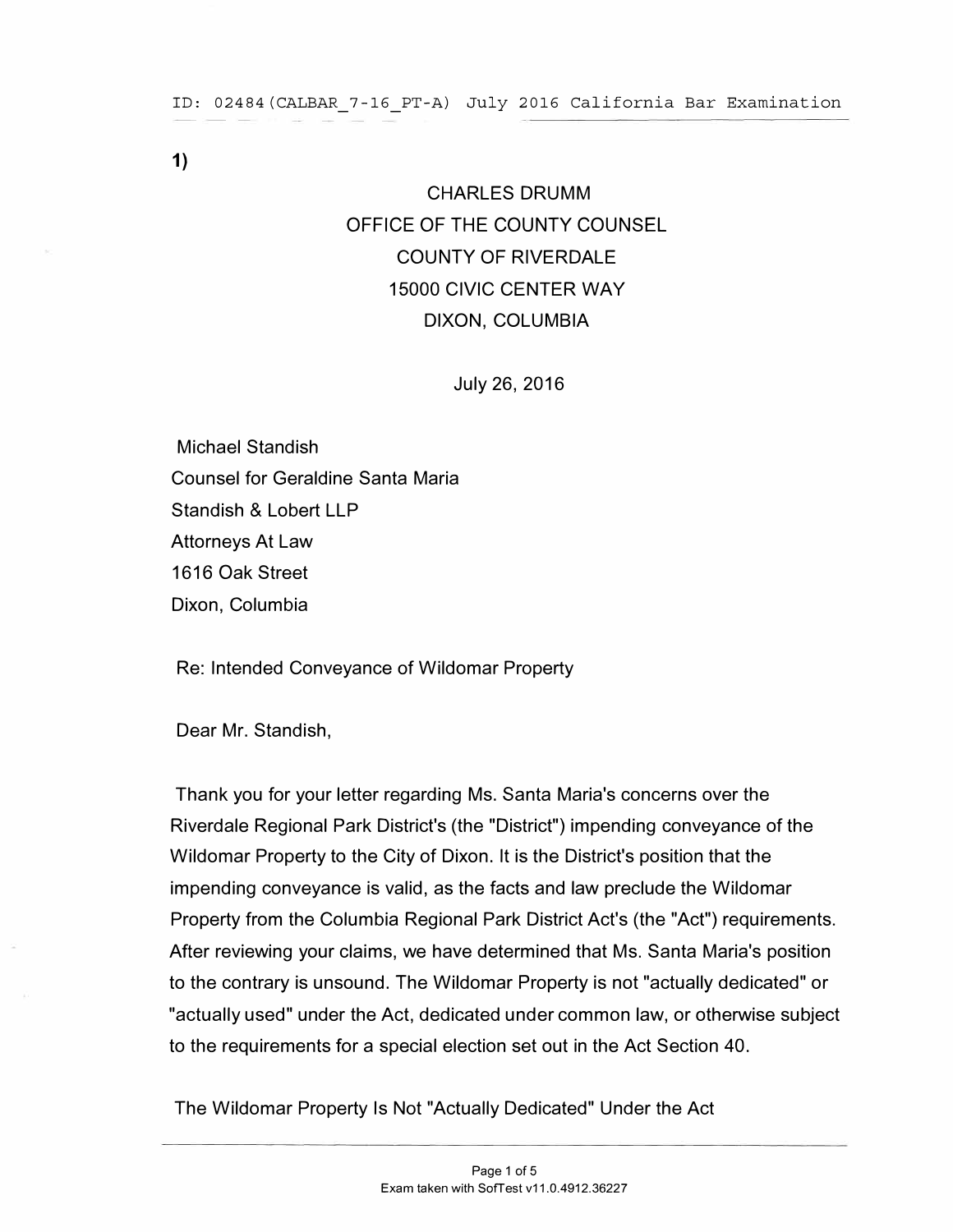ID: 02484(CALBAR 7-16\_PT-A) July 2016 California Bar Examination

"Actually Dedicated" Property Interests and Their Requirements Are Defined Solely in Section 40

The District finds your client's argument for the conflation of "dedication" and "actual dedication" in Sections 65 and 40 unsound. Your letter states that Section 65 would be rendered meaningless unless "dedicated" was read identical to Section 40's "actual dedication. To the contrary, Section 40 is designed to empower the district to "hold, use, enjoy, and lease or dispose" of real property "necessary to the full exercise of [the district's] powers." Then, as your letter noted, Section 40 provides for the District's ability to "actually dedicat [e]" the property interest through adoption of a resolution. Immediately following this initial statutory definition of an "actually dedicated" property interest, Section 40 carves out a special requirement for property interests that meet the narrowly defined criteria of "actually dedicated" property interests.

Unlimited Application of the Requirements for "Actually Dedicated" Property Interests Would Render Section 63 Meaningless

Although Section 65 states that all property acquisitions by the district shall be "dedicated" -- but not "actually dedicated" -- for park purposes, a reading of "dedicated" as identical to "actually dedicated" as set out in Section 40 would render Section 63 meaningless. Section 63 provides for the district board of directors (the "board") to opine when a property interest may be sold. If all property acquired by the district was dedicated and thereby subject to a special election for conveyance, the board would be effectively prohibited from opining that a property interest could become unnecessary for the district and subject to sale, rendering Section 63 meaningless.

Section 65 begins, "The legal title to all property acquired ... shall immediately and by operation of law vest in the district..." The more likely and more reasonable interpretation of Section 65 is that it empowers the district to make the decisions necessary for public welfare, irrespective of the demands of lone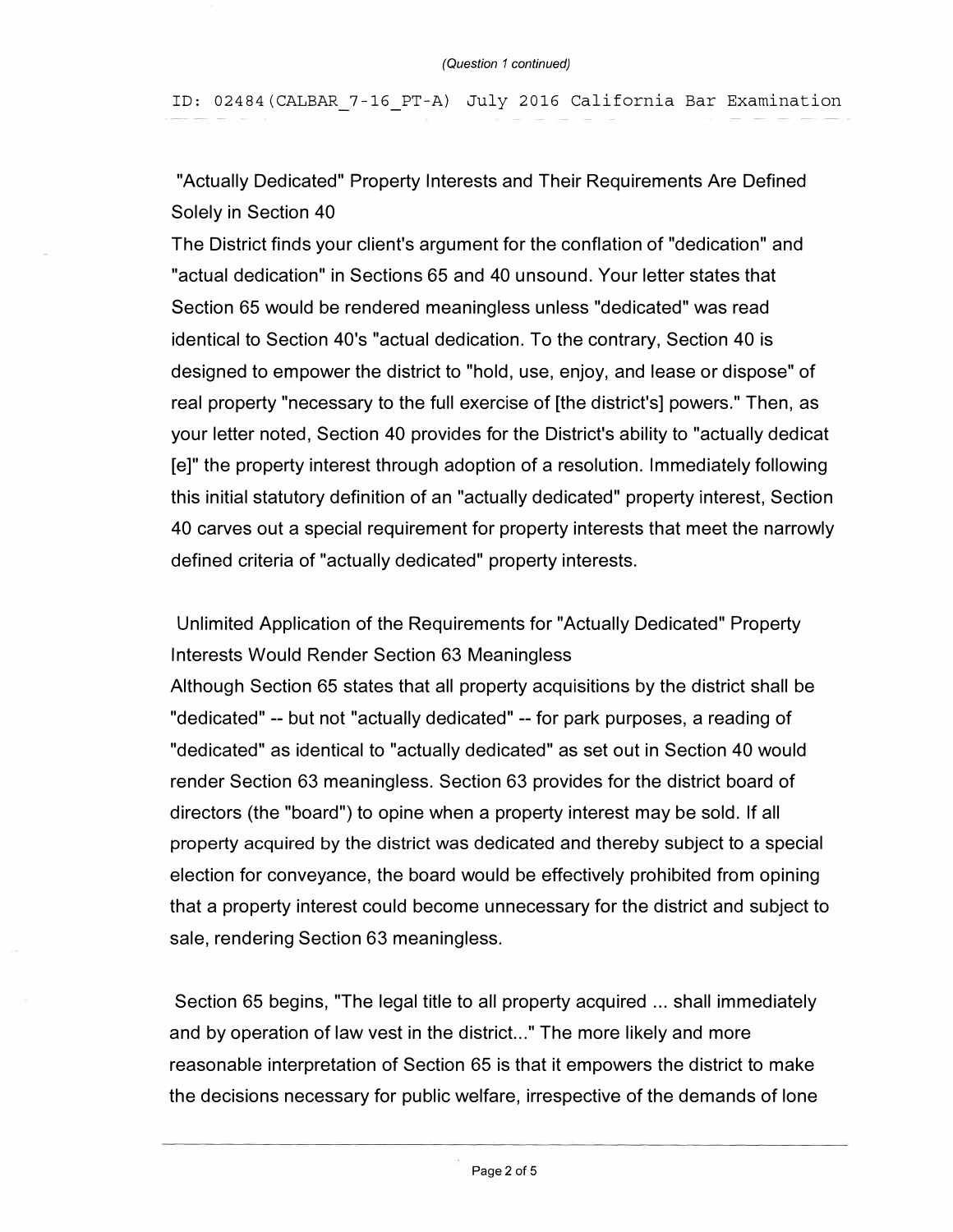ID: 02484(CALBAR\_7-16\_PT-A) July 2016 California Bar Examination

individuals. The interpretation of this very text in a parallel statute has been upheld by our Supreme Court.

In *Teller Irrigation District v. Collins* (Colum. Supreme Ct. 1988), another individual litigant sought to force the public entity's hand in the sale of its property. In that case the trial court ruled in the individual litigant's favor, directing the county sheriff to levy and sell the public property in order to satisfy the litigant's judgment. The *Collins* Court examined a parallel statute where the language in question was the same nearly word-for-word. The Court overruled the trial court's decision, finding that the statutory language established a public trust over the public entity's property, "with the district itself as the owner of the legal title". *Collins citing Merchants' Bank v. Erickson Irrigation Dist.* (Colum Ct. App. 1976). Although the *Collins* case involved a litigant attempting to force the sale of public property, the Court's ruling establishes that the Act provides the district with the powers to exempt public property from demands by individual litigants in order to preserve the district's ability to operate public property.

### The Wildomar Property Is Not Dedicated Under Common Law

The District very much shares your client's concerns, and recognizes that its ultimate responsibility "is to foster the creation and preservation of regional parks for the enjoyment of the public." Columbia Regional Park District Act Section 1. However, the District must disagree with your interpretation of the term "dedicated" in *Baldwin v. City of Lake Alston* (Colum. Supreme Ct. 1999) to mean that the Wildomar Property is precluded from valid conveyance.

In a similar premise to the matter at hand, the city government in *Baldwin*  adopted an ordinance officiating acquistion of land from a private party. But here, the situations diverge. In *Baldwin,* the private party donated the land to the city, conditioning its conveyance on specific maintenance obligations. The Wildomar Property was conveyed in a sale transaction with no contractual use restraints.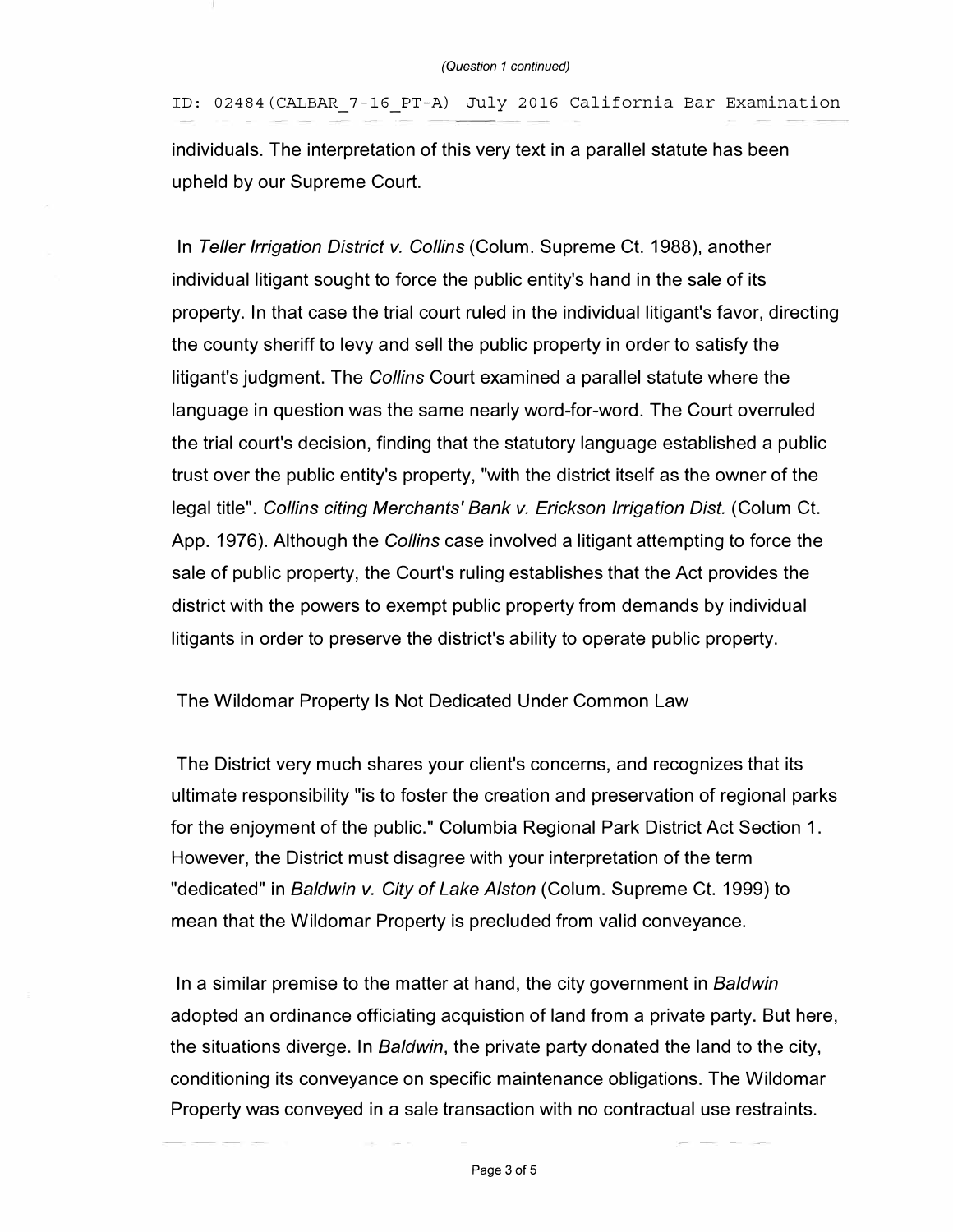ID: 02484(CALBAR\_7-16 PT-A) July 2016 California Bar Examination

Although the property deed is "for park purposes in perpetuity," we can only presume your letter does not mention this fact because it was not agreed to by the city and is not a valid restraint in this situation.

In arriving at its determination that the *Baldwin* property was not dedicated and therefore unrestricted, our Court relied upon the definition of common law dedication set out in *Osuna on Real Property.* In sum, the treatise and the Court agree that "unless the private owner's offer is accepted by the public entity, there is no dedication of the property and hence no restriction on its use." Here the District was not offered the land with such a constraint. Instead, the agreement specifies a plot of land, a purchase price, the difference of value between the two as a gift. While the District agrees with you as to the applicability of the *Baldwin*  ruling to the Wildomar Property conveyance, we must conclude that it harms your common law dedication claim more than it supports it.

The Wildomar Property Is Not "Actually Used" for Park Purposes

In your letter, you acknowledge that the Wildomar Property was never developed into a regional park. You only support your claim that it is "actually used" because it has "functioned as such." The District oversees a number of regional parks which see "actual use," all of which notably have parking, restrooms, and other such facilities. As indicated by the *Collins* Court, public trusts are empowered to make such determinations over public property as whether it is "actually used," rather than the personal views of individual residents.

Given that Ms. Santa Maria's position is unsupported by any legal or factual claims, we cannot satisfy her request to halt the conveyance of the Wildomar Property absent a special election. This by no means demonstrates the District's lack of commitment to our voters, and we will continue to operate with their best interests at heart. As you acknowledge in your letter, the District is not currently well-situated to afford the expenses of litigating this conveyance. That holds true